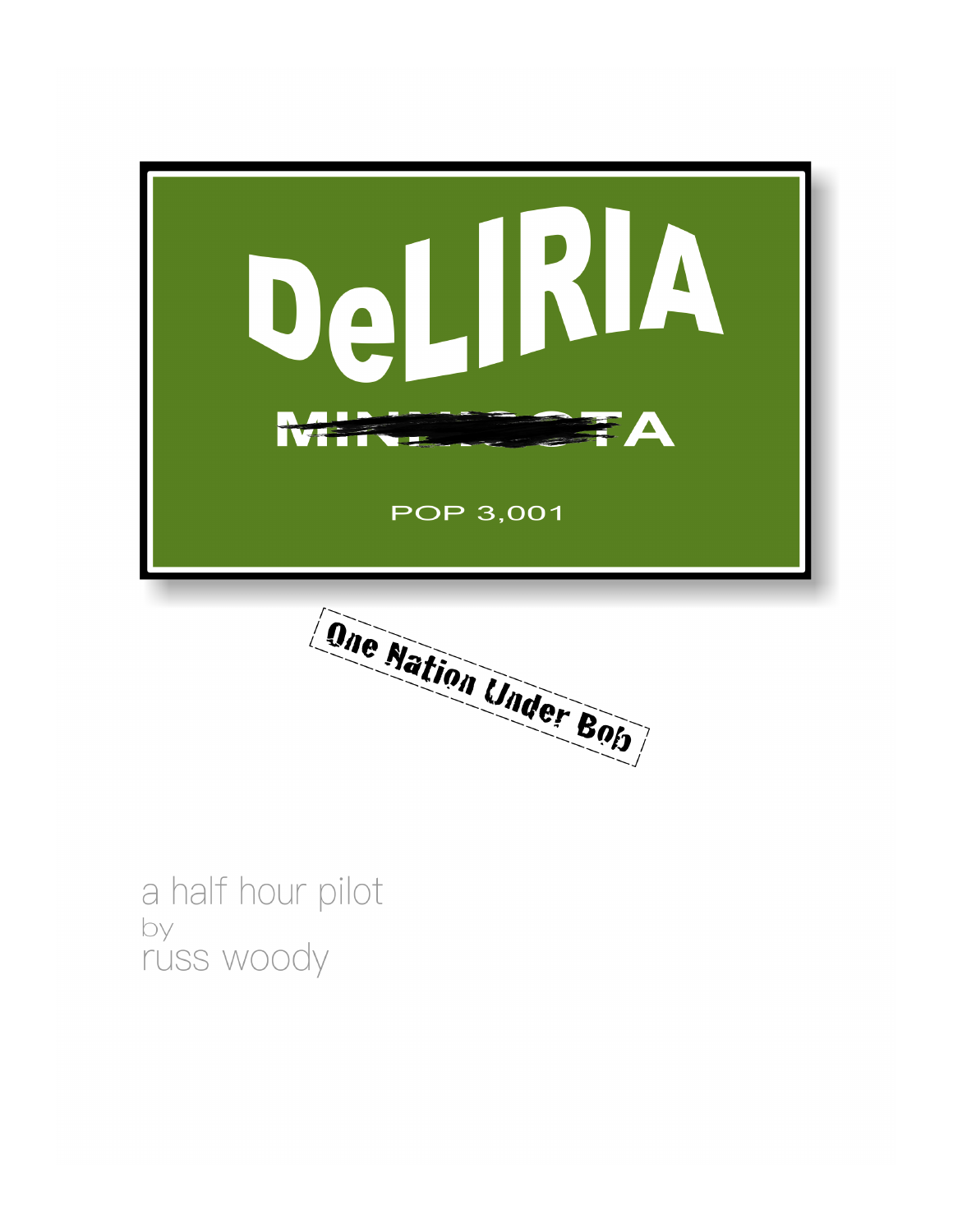# DeLIRIA

(One Nation Under Bob)

Russ Woody

FADE IN:

## **EXT. DELIRIA - DAY**

CAMERA sweeps bird-like along the beautiful Pigeon River and its winding contours, amidst pines and brilliant blue sky, before cresting up and over the greenery of a mountain ridge that overlooks and cradles a PERFECT SMALL TOWN. As we move down and into this idyllic setting, a sign along the roadside with a picture of a man waving, says: **"Welcome to DeLIRIA, MINNESOTA! Population 9,041."**

> BOB (V.O.) DeLiria, Minnesota. My hometown. I hate this fucking place.

#### **EXT. DELIRIA MAIN STREET - DAY**

BOB BUTTERFIELD, 35, attractive, confetti in his hair, is sitting in the back seat of a VINTAGE CONVERTIBLE, passively waving to the THRONGS OF PARADE GOERS.

> BOB (V.O.) The day I finished high school I thought I'd seen the last of this goddamn place.

Next to him is his beautiful wife SANDY, waving with glee.

BOB (CONT'D) That's my wife, Sandy. She's not from here. She doesn't know.

Ahead of them, A BANNER SPANS the main street that says, **"WELCOME BACK, BOB!"** More CONFETTI RAINS down. Mayor AL SCHMALEN, 60, stocky, avuncular, sits on the other side of Bob, smiling and waving to all who've come out to catch a glimpse of Bob.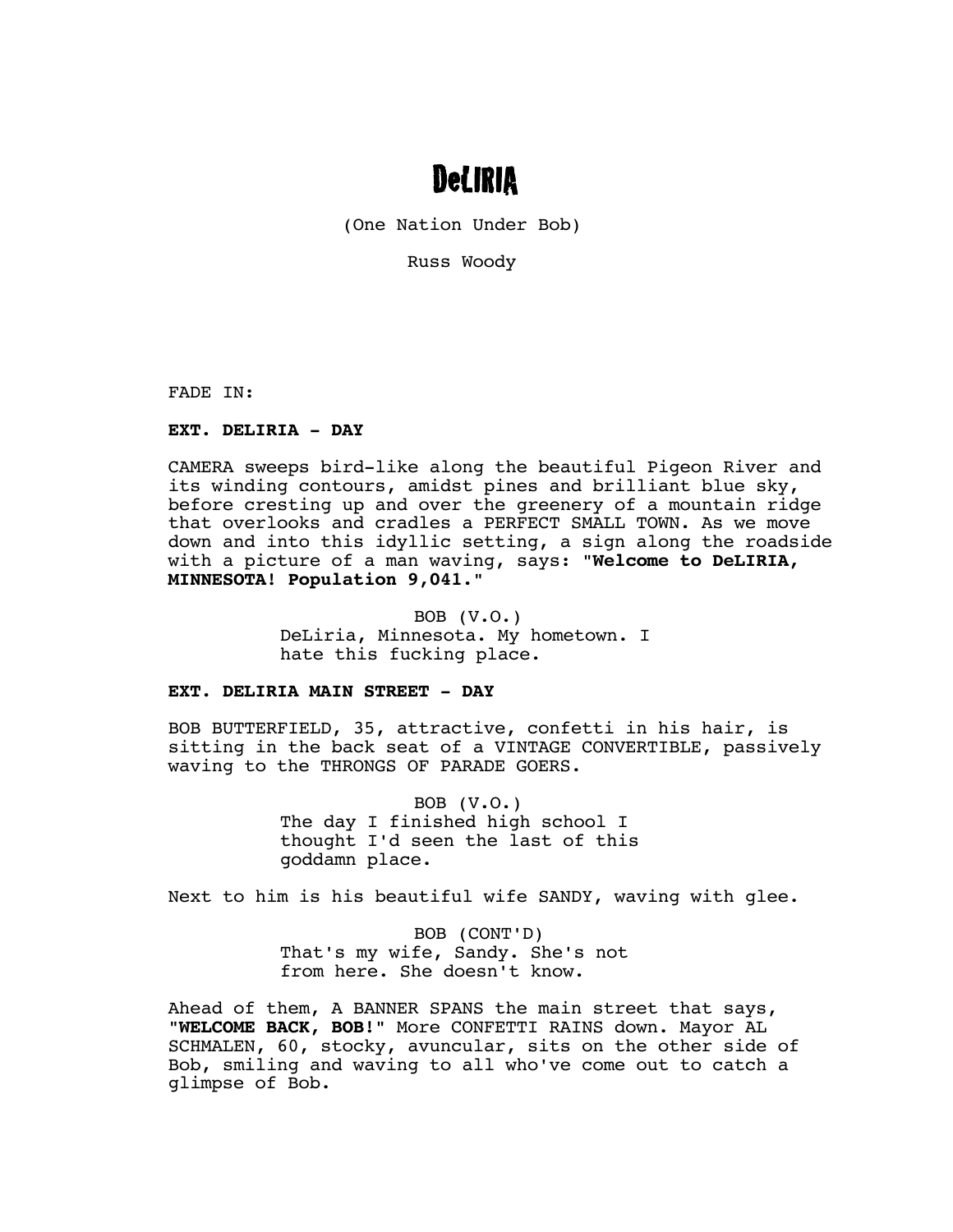BOB (V.O.) (CONT'D) Yeah, that's me sitting there next to the mayor, waving to all the shitheads who came out to see me. The truth is I'm not who they think I am. This is all a colassal fuck up. But then, that's the sort of thing DeLira excels at. Fuck ups.

The CAR SUDDENLY BUMPS VIOLENTLY and then STOPS.

MAYOR SCHMALEN What inna hell was that?

ONLOOKERS approach the car, OTHERS RUSH to the back bumper.

ONLOOKER Hey, Mayor! You ran over one a them little fire engines! And a Shriner!

MAYOR SCHMALEN Damnit, I told those guys to stop foolin' around in front of the car!

Schmalen stands to get out, while the onlooker crouches down to have a look underneath the car.

ONLOOKER

His little fire engine is squished up pretty good. Oooo, that Shriner don't look too good neither.

MAYOR SCHMALEN (getting out) Okay, lemme have a look... (he squats down to look) Oh, hey, Howard.

SHRINER (O.C.) Hey, Al. Is my ear over there?

Bob smirks at the CAMERA.

BOB (V.O.) See what I'm sayin'?

**MAINTITLES**

2.

FADE OUT.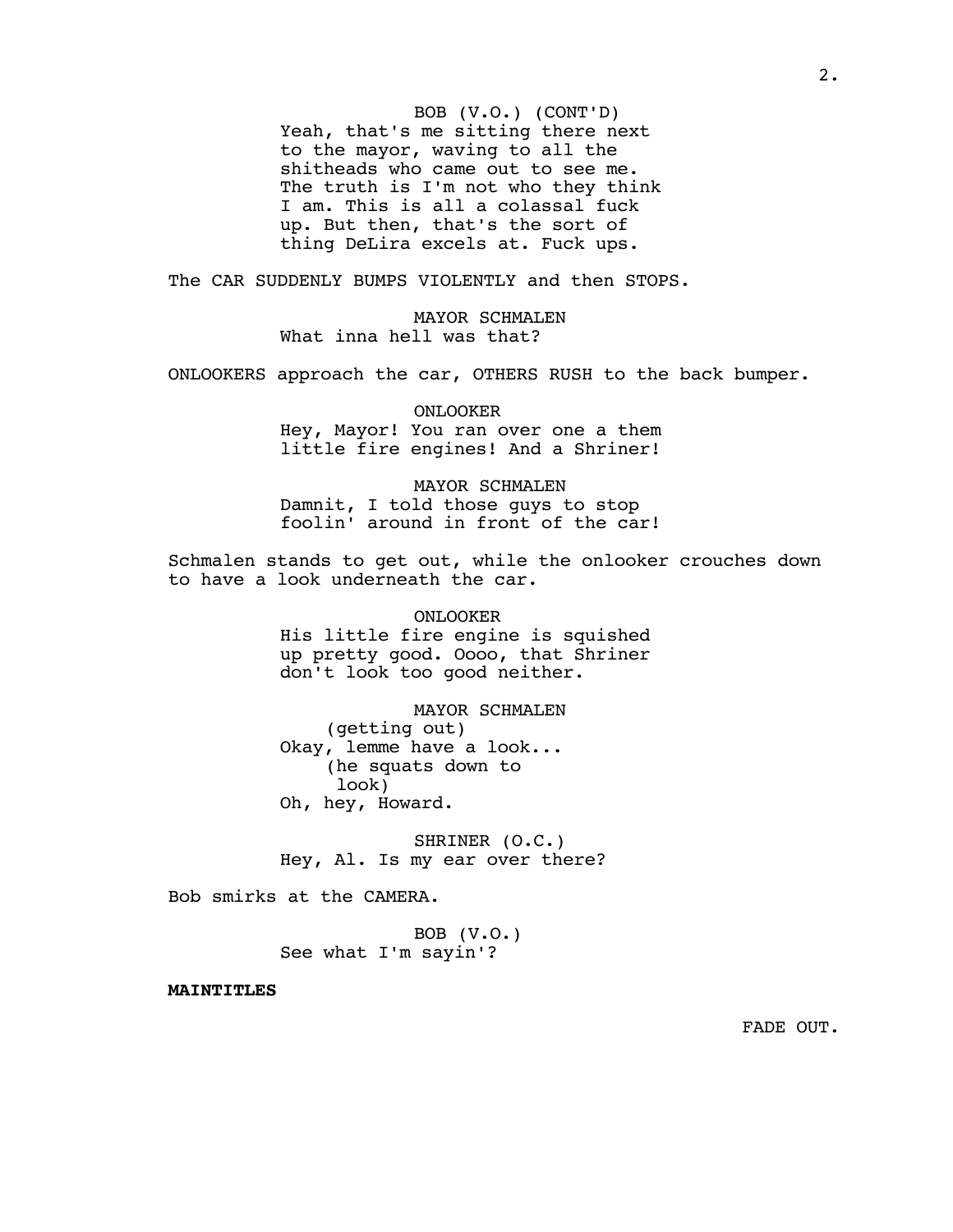FADE IN:

#### **INT. NY APARTMENT - FLASHBACK**

Nice, high tech apartment in Manhattan. Sandy Butterfield enters, sorting through mail, talking on her cell phone.

## Font: **"ONE WEEK AGO"**

She kicks the door closed with her foot.

SANDY (into phone) Nope, just got home. Dunno. I'm making dinner tonight, so whatever you want.

## **INT. BOB'S CAR - SAME TIME**

Bob is sitting in traffic.

BOB How 'bout chicken?

# **INTERCUT**:

SANDY There's no chicken.

BOB There's chicken in the fridge.

SANDY I'm sick of chicken.

BOB You love chicken.

SANDY We're having pork chops.

BOB We have pork chops?

SANDY Under the chicken. Where are you?

Another driver cuts Bob off.

BOB (yells to other driver) Fuck you, asshole!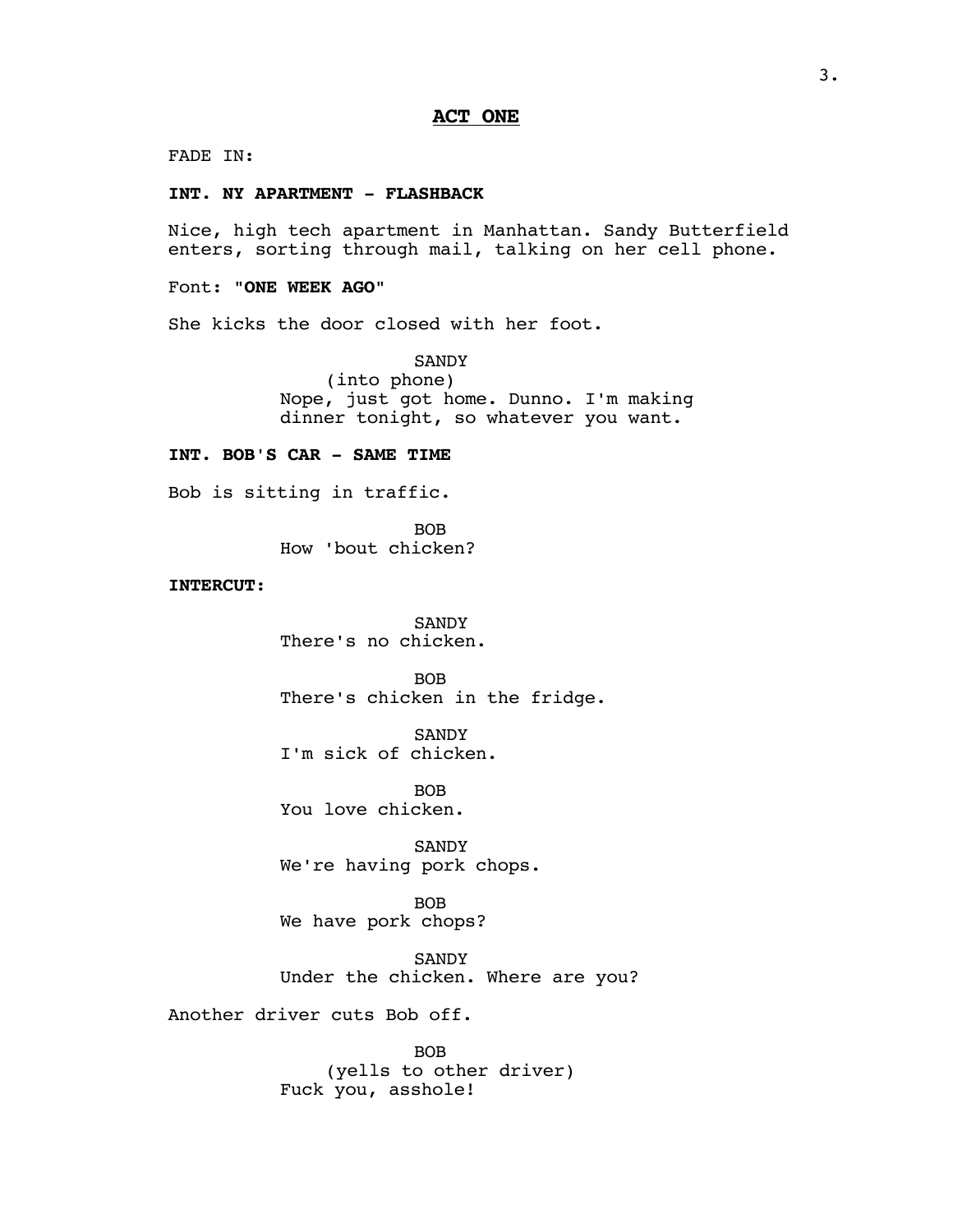#### **SANDY**

Oh, Jersey Turnpike. (looking at mail) You got something here from "De-Liria, Minnesota." Isn't that where you're from?

BOB

Yeah, throw it away.

## SANDY

Says they want you to attend their Founders Day celebration.

BOB

Throw it out.

#### SANDY

(reading) "Dear Mr. Butterfield, please accept our invitation to stay at the luxurious DeLiria Hotel for this year's festivities."

BOB

Throw it away.

SANDY It's a long weekend, maybe we should go? Might be fun.

BOB It'd be a nightmare, throw it out.

SANDY Some time away from work would be good for you. You've been awfully grumpy lately.

BOB Not grumpy. (to another motorist) Eat shit, you fuck!

SANDY Maybe we should take a week.

BOB

Absolutely not.

SANDY (off card) It's so cute. Let's go.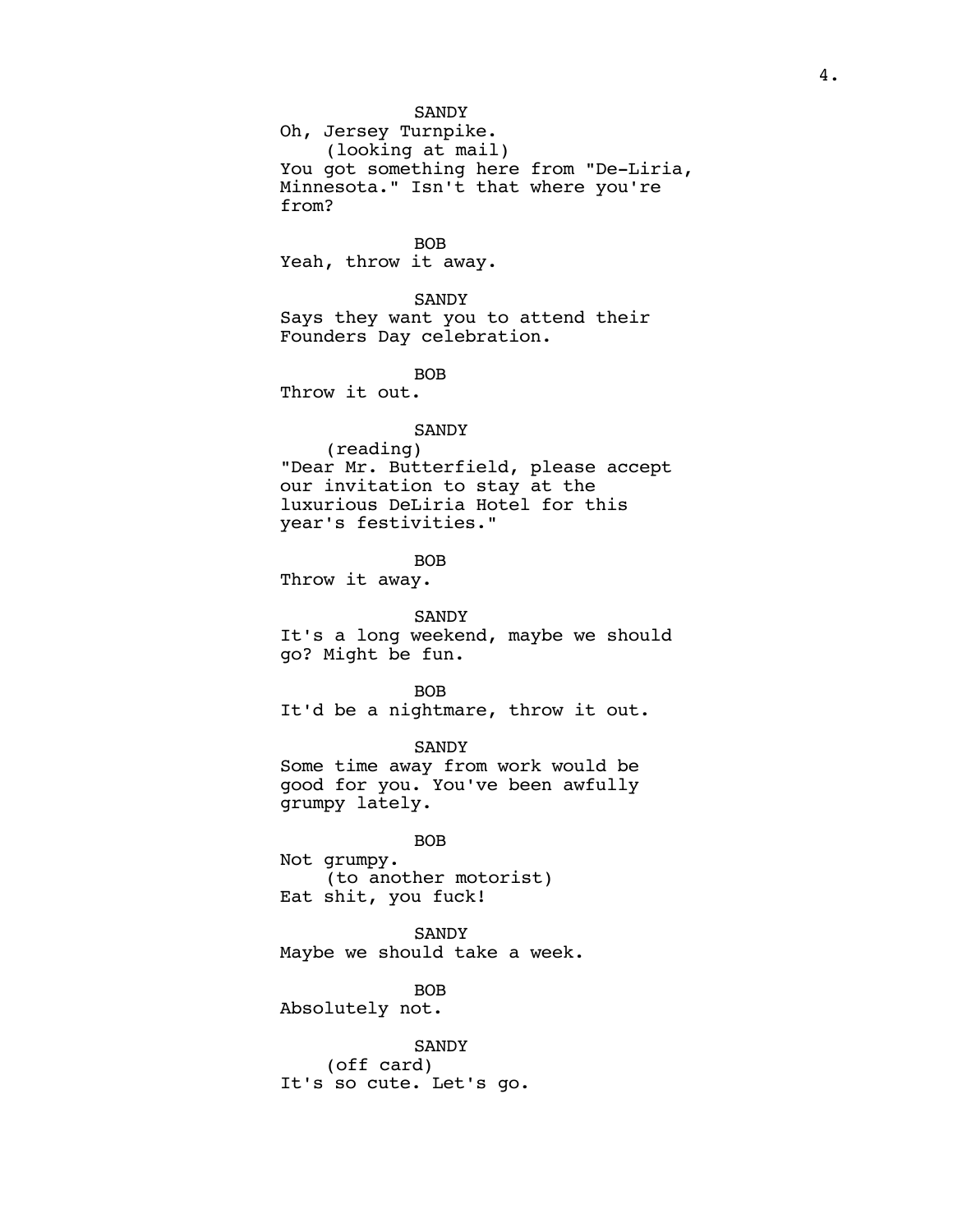BOB It's not cute, it's a black hole of stygian darkness.

SANDY We could fly into Duluth and drive up from there.

BOB You know why I hate my job, Sandy?

**SANDY** Because they don't listen to a word you say.

**BOB** Because they don't listen to a word I say.

#### **SANDY**

(reading) Oooo, look at this -- you get a warm cookie when you check into the hotel. Adorable.

BOB Sandy, I made a promise to myself that I'd never go back there.

SANDY

Bob, we all make silly promises to ourselves. I was going to be a virgin 'til I was 15.

BOB

Listen to me, there's something wrong with that place. The people. They're not like us. Maybe it's the water or the air or the paint or the dirt. But it's something.

**SANDY** See, now I'm curious.

BOB Well, get uncurious.

SANDY And look at this -- there's a view of the river from the ladder on top of the hotel.

Bob stares at the traffic -- he's talking to fence post.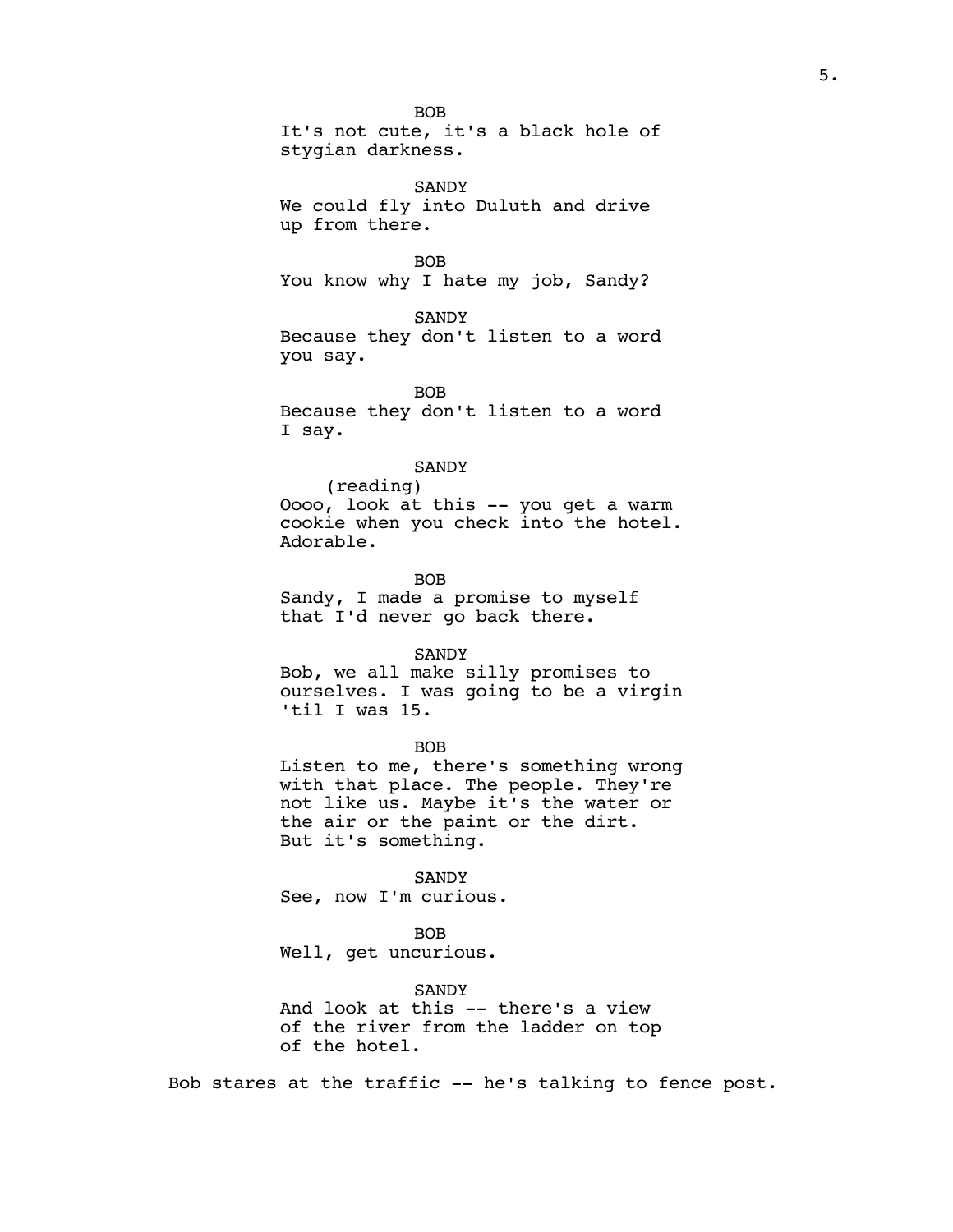## **INT. CAR - FLASHBACK**

Bob is driving again, staring ahead, same face, while Sandy is looking around, thrilled.

**SANDY** 

It's beautiful, Bob. A little park in the middle of town. Children out playing... it's practically idyllic.

#### **EXT. DELIRIA TOWN SQUARE - CONTINUOUS**

Indeed we see it is an idyllic town. As they pass the downtown park, Sandy notices something odd in the park.

**SANDY** 

What is that?

BOB

(looks, then) Statue. Tribute to the founder of DeLiria. Colonel Alger Tubb.

SANDY

But... (watching it pass) He has antlers?

BOB

Yes.

**SANDY** Hmmm... quirky.

We see the STATUE now.

BOB (V.O.)

1893, the city commissioned Osgood Roote to sculpt a statue honoring its founder. The year before that, Osgood was the unfortunate recipient of a steel spike through the head...

Now they drive past storefronts. While Bob continues to explain the sculpture, we notice a NATIVE AMERICAN MAN leaning against a building, watching them pass. He is Chief Dying Tall Grass; 70, a long overcoat, a bowler over long hair, takes a cigar from his mouth with fingerless gloves, as he watches them pass.

Bob pulls over in front of an OLD HOTEL.

BOB (CONT'D) Here we are, the DeLiria Hotel.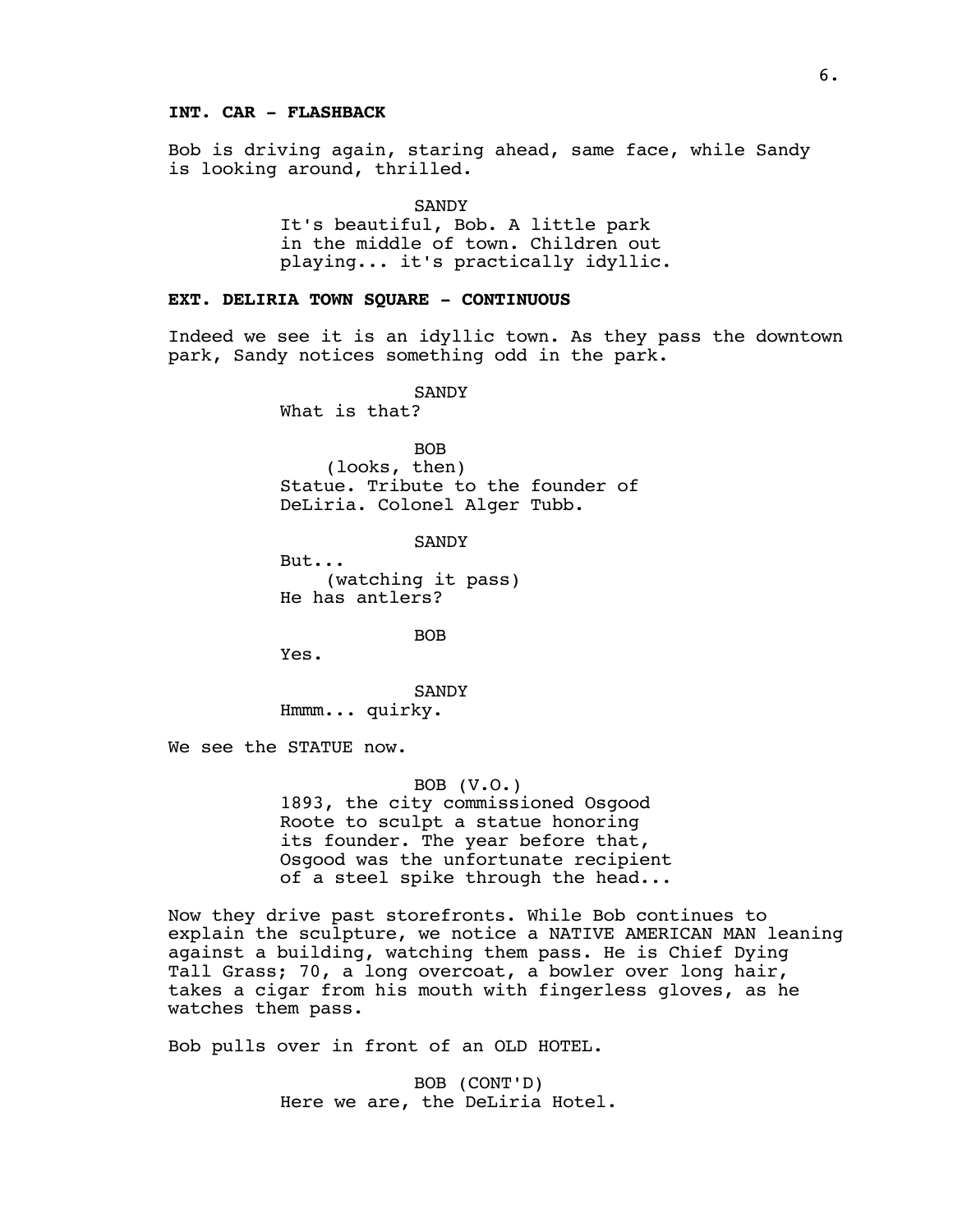**SANDY** 

So cute.

### **INT. DELIRIA HOTEL LOBBY - NEARLY CONTINUOUS**

They approach a YOUNG CLERK at the front desk.

BOB (putting down bag) Hi. Bob and Sandy Butterfield. We have a reservation.

**SANDY** (with a smile) And we want our warm cookies.

CLERK Really? Bob Butterfield?

Suddenly the Clerk POUNDS THE DESK BELL like it's a fire alarm.

> CLERK (CONT'D) (yelling) He's here! He's here!

The Clerk tugs on a cord and a SIGN UNFURLS that says "Welcome Back Bob!" And then drops to the floor, while FOUR OR FIVE MEMBERS of a HIGH SCHOOL BAND march out from the back, playing *For He's a Jolly Good Fellow* (VERY BADLY), as Mayor Schmalen steps out to welcome Bob and Sandy. But, as the band continues playing BADLY, they continue marching toward the entrance and OUT the front of the hotel.

> MAYOR SCHMALEN (shouting to band) No, no! Don't go out there! Stop! Come back! Hey! Get back here!

They continue marching OUT THE ENTRANCE. We'll hear them playing more and more faintly.

> MAYOR SCHMALEN (CONT'D) Goddamnit! (one last yell) Hey! Come back! (then) Well, shit.

**SANDY** Where are they going?

MAYOR SCHMALEN Who the hell knows. (MORE)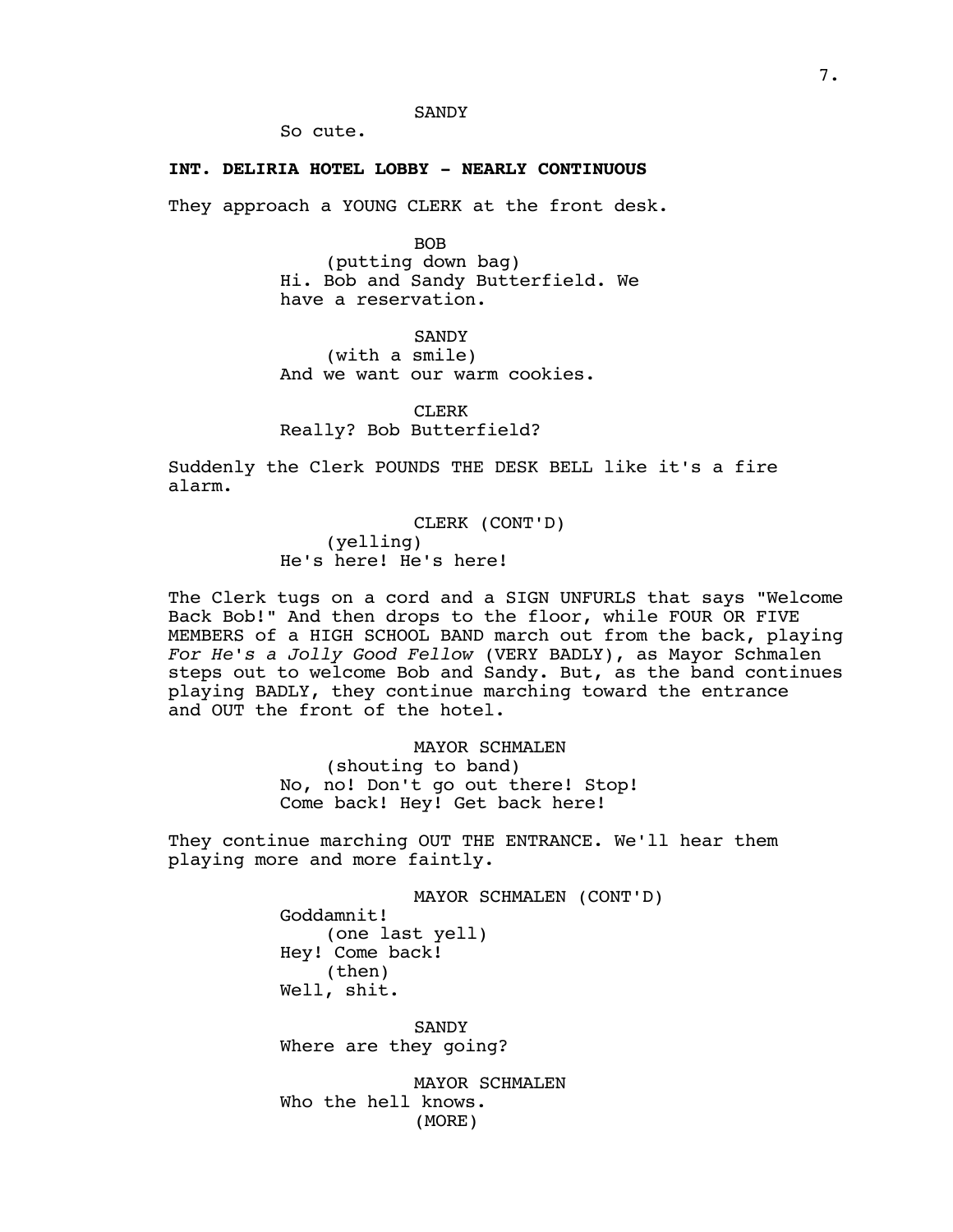MAYOR SCHMALEN (CONT'D) (shakes his head) Superintendent of Schools says to me, he says, "Al, use the deaf kids, give 'em a chance, good for their self-esteem," he says. "Beethoven was deaf," He says. (looks after them) Anyhow... let me be the first to welcome you back to DeLiria, Bob. He pumps Bob's hand, turns to Sandy. MAYOR SCHMALEN (CONT'D) And you must be the wife Sandy. **SANDY** (shakes his hand) Hi. MAYOR SCHMALEN Al Schmalen, mayor of our fair city. BOB Mayor? I don't understand. MAYOR SCHMALEN Well, Bob, a mayor is essentially the sitting head of the local -- BOB No, I know what a mayor is, I don't understand why you're here. MAYOR SCHMALEN Come on, it's not every day one of DeLiria's own becomes an international hero. BOB And... I'm an international hero, why? MAYOR SCHMALEN Bob, folks 'round here been talkin' about it for years. After you rescued those old people from the nursing home. **SANDY** Wow, Bob. I'm impressed. BOB

(to Mayor) What nursing home?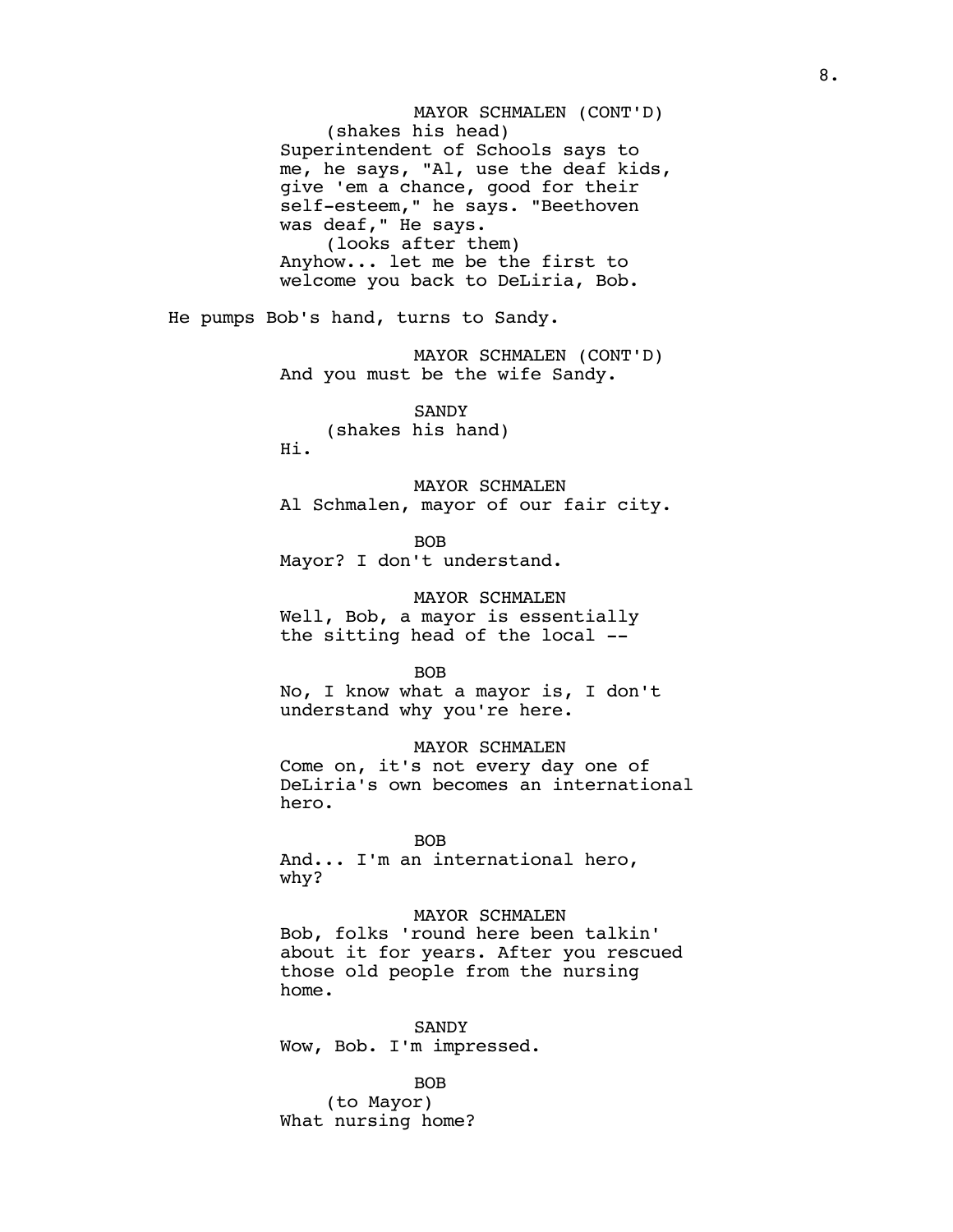# MAYOR SCHMALEN

In New Orleans. Hurricane Katrina. So, when I heard you were going to be here for Founders Day, I arranged a special tribute to you, Bob.

BOB

I didn't rescue any old people.

MAYOR SCHMALEN Sure you did. In New Orleans.

BOB

Nope.

MAYOR SCHMALEN The old people in the nursing home.

BOB

Not me.

MAYOR SCHMALEN After Katrina... maybe you don't remember.

BOB (shakes his head) Different Bob Butterfield.

MAYOR SCHMALEN But there was a picture. A guy in a boat with a beard. He was your age. He lived near Canada.

BOB

Sorry.

The mayor looks at Bob, then Sandy, then back to Bob, as the color drains from his face.

MAYOR SCHMALEN

Aw, man...

SANDY Mayor? Are you okay?

MAYOR SCHMALEN City's allocated \$3,000. There's a parade. A ceremony... (sitting) This isn't good. This is bad.

BOB

A ceremony?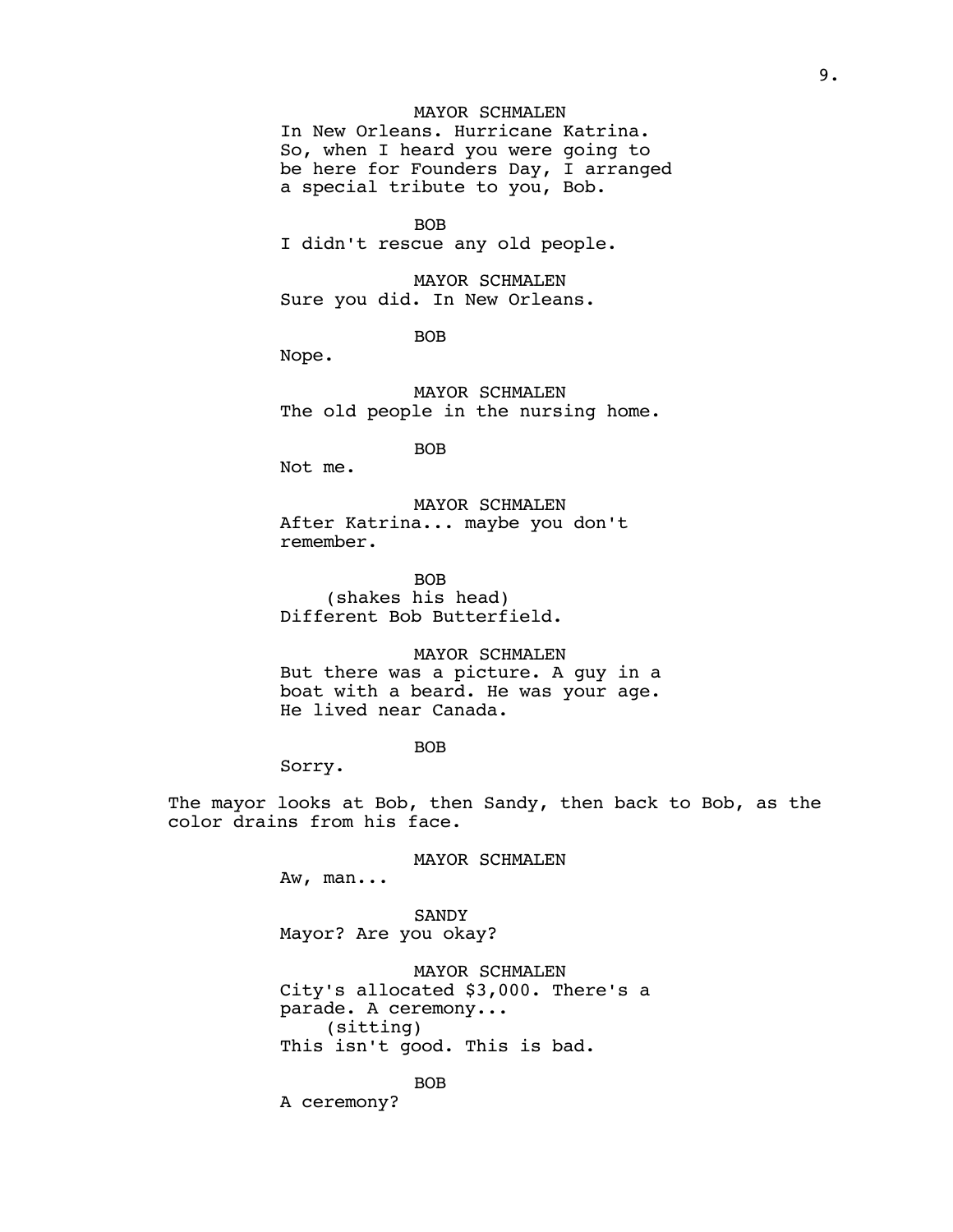MAYOR SCHMALEN You're being sworn in -- honorary mayor. It's a big deal, Bob. (then) City Counsel is gonna have my ass for this. Especially that Eddie Thorne. Bastard's gonna put my testicles in a wringer. (to Sandy) Sorry, ma'am. BOB Eddie Thorne? I went to school with Eddie Thorne. MAYOR SCHMALEN

Well, you can get reacquainted while he's wringing my testicles. (to Sandy) Sorry, ma'am.

He puts his head in his hands, sobs.

SANDY Bob, we have to do something.

BOB We haven't checked in yet, we could leave.

SANDY

Mayor... what if Bob "pretends" he's Bob Butterfield?

BOB I am Bob Butterfield.

SANDY The heroic one.

MAYOR SCHMALEN (looks up) You'd do that for me, Bob?

**SANDY** Of course he would.

BOB No, I wouldn't.

SANDY Come on, Bob, it's just for the ceremony.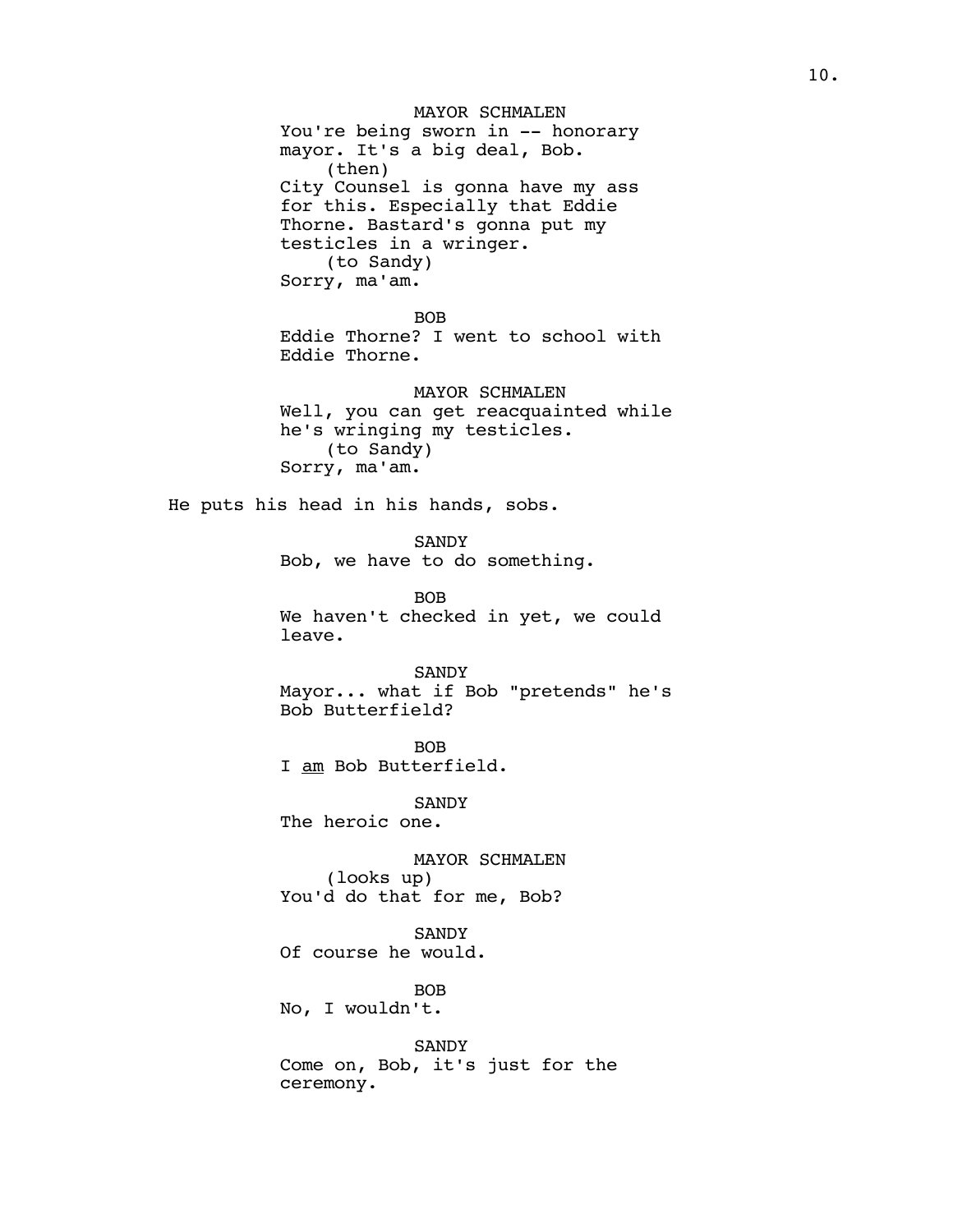BOB Absolutely not.

MAYOR SCHMALEN How 'bout if I told you I was gonna commit suicide?

BOB That's ridiculous.

MAYOR SCHMALEN Is it, Bob? I've got a hammer at home.

BOB

A hammer?

SANDY Bob, you can't let this man die.

BOB

Actually, Sandy... I'm kinda curious about the hammer.

MAYOR SCHMALEN Bob, if you knew anything about the biochemical aspects of clinical depression, you'd understand the gravity of this situation.

Bob looks at this pitiful man, then his pouting wife. Then...

BOB Okay, but I'm not making a speech.

SANDY (kisses him) See there. I think maybe you're a hero after all.

# **END OF ACT ONE**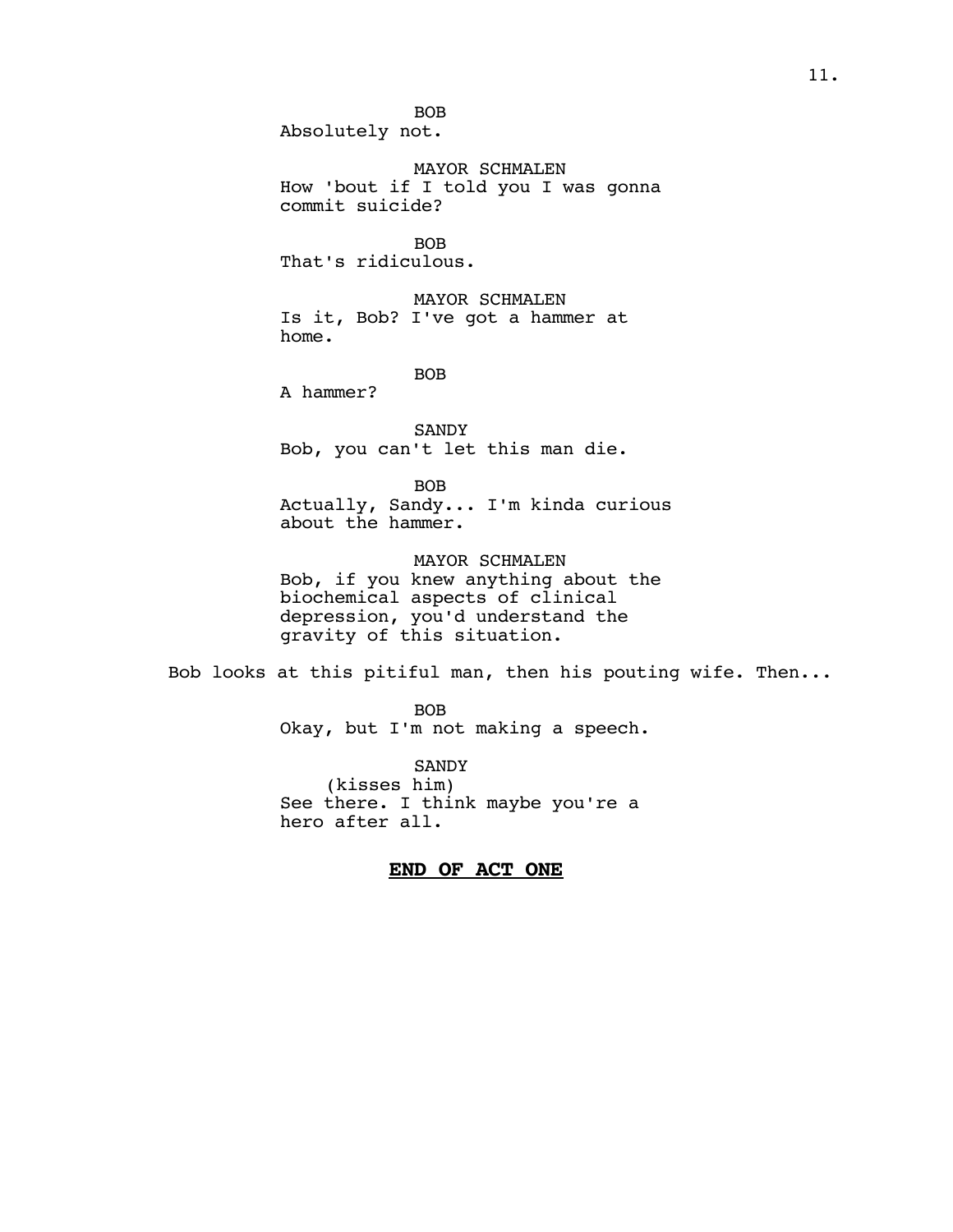# **ACT TWO**

#### **EXT. DELIRIA HIGH SCHOOL FOOTBALL FIELD - NEXT DAY**

DeLiria has turned out for the event. A large banner over a STAGE in the middle of the field says, "DeLIRIA FOUNDERS DAY." In front of the banner, Mayor Schmalen finishes draping a SILK RIBBON with a LARGE BRONZE METAL around Bob's neck. Bob forces a smile, as Mayor Schmalen shakes his hand and steps to the microphone.

MAYOR SCHMALEN

Bob Butterfield, DeLiria couldn't be more proud! Our own hometown hero! Congratulations, "Honorary MAYOR" Butterfield!

The crowd APPLAUDS WILDLY. Pastor Welton Gaddy, 50, steps up to the microphone.

> PASTOR GADDY Thank you, Mayor Schmalen. And thank you, "MAYOR Butterfield"!

LAUGHTER, MORE APPLAUSE.

PASTOR GADDY

This has been an amazing Founders Day. So much good old-fashioned family fun, without racially charged music or homosexual innuendo.

APPLAUSE. He takes out a PIECE OF PAPER to look over.

PASTOR GADDY (CONT'D) Now then: Everyone will be happy to hear that Shriner Howard Trout - who was run over by the mayor  $-$  is expected to recover from his broken hip, and says he's looking forward to suing the city in early August. (then)

And on a sad note -- Milton Hobbs passed away yesterday at a brisk 93 years of age, after driving his car into the beautiful sunset mural on the side of the Pigeon River Market. So let us bow our heads, as Godfearing Christians, and say a prayer for Milton, who was --

HECKLER (O.C.) I'm not a Christian!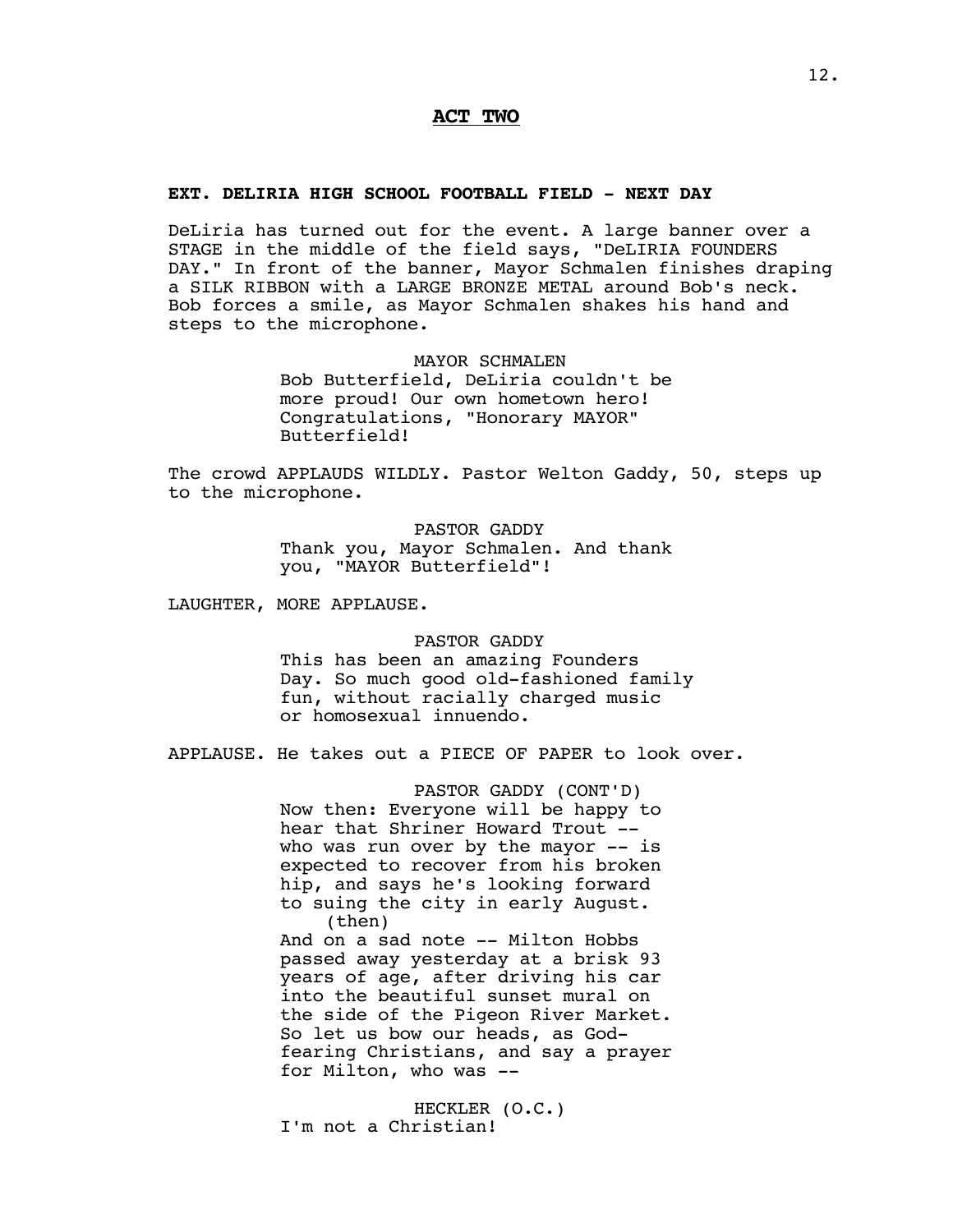PASTOR GADDY That's all right, brother. We are all children of the same god. Now, if you'll all just bow your --

HECKLER (O.C.) Not me! I'm not a child of any god!

PASTOR GADDY (smiles, irritated) Still, you are most welcome to join us in prayer, because --

HECKLER (O.C.) No way, I'm not praying!

Pastor Gaddy turns to a nearby AIDE.

PASTOR GADDY (whispers) Have someone visit that individual, would you?

The aide pulls out a WALKIE-TALKIE and moves off.

PASTOR GADDY (CONT'D) Now then, where was I?

HECKLER (O.C.) You were gonna pray! And it's bullshit! This stadium is a public forum, paid for and maintained by taxpayers of all denomina-- *Ohhmf!*

A beat.

PASTOR GADDY (a small smile) Okay then, let's bow our heads...

## **EXT. DELIRIA HIGH SCHOOL STADIUM - LATER**

As Bob and Sandy make their way off the stage (behind Mayor Schmalen), a THRONG OF DeLIRIANS are there to shake his hand, pat him on the back, say how proud they are of him.

> TEENAGER Someday, Bob, I'm gonna save a buncha old people from drowning and ride in a convertible that runs over Shriners, just like you.

BOB Well, persevere...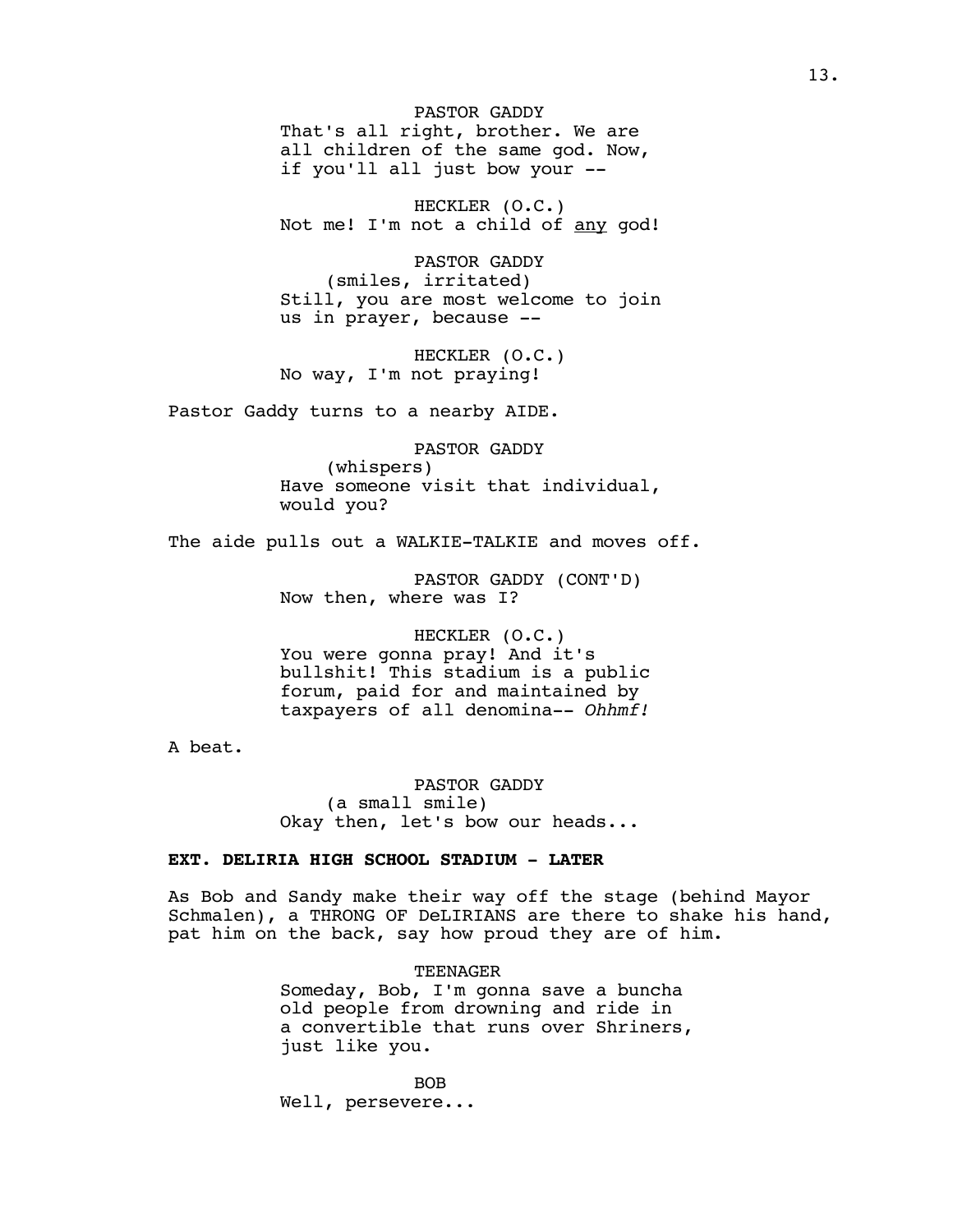Bob keeps moving, but notices people stepping aside to clear a path for A MAN IN A WHEELCHAIR. It's EDDIE THORNE, 35. He rolls slowly up to the Butterfields and Mayor Schmalen.

> EDDIE THORNE Well, well, well... Bob Butterfield, as I live and struggle up ramps.

BOB (surprised by the wheelchair) Eddie? Uh, hi...

EDDIE THORNE What's the matter, Bob? You shocked by the wheelchair?

BOB

Wheelchair?

EDDIE THORNE You saw the wheelchair, right? Cause I'm sitting in it.

BOB

(recovering) Okay, Eddie, yeah, I saw the wheelchair. So what?

EDDIE THORNE Wow, that's cold. Is this how you are around disabled people?

BOB Actually, I'm very generous with organizations that help the blind.

EDDIE THORNE Big whoop, the blind. What I wouldn't give to walk into a door.

BOB Really great to catch up, Eddie...

Bob starts to move past, but Eddie rolls in his way.

EDDIE THORNE So... Bob Butterfield! DeLiria's very own "hero." Funny, you didn't seem like much of a hero when I used to beat the crap out of you every Monday morning before school.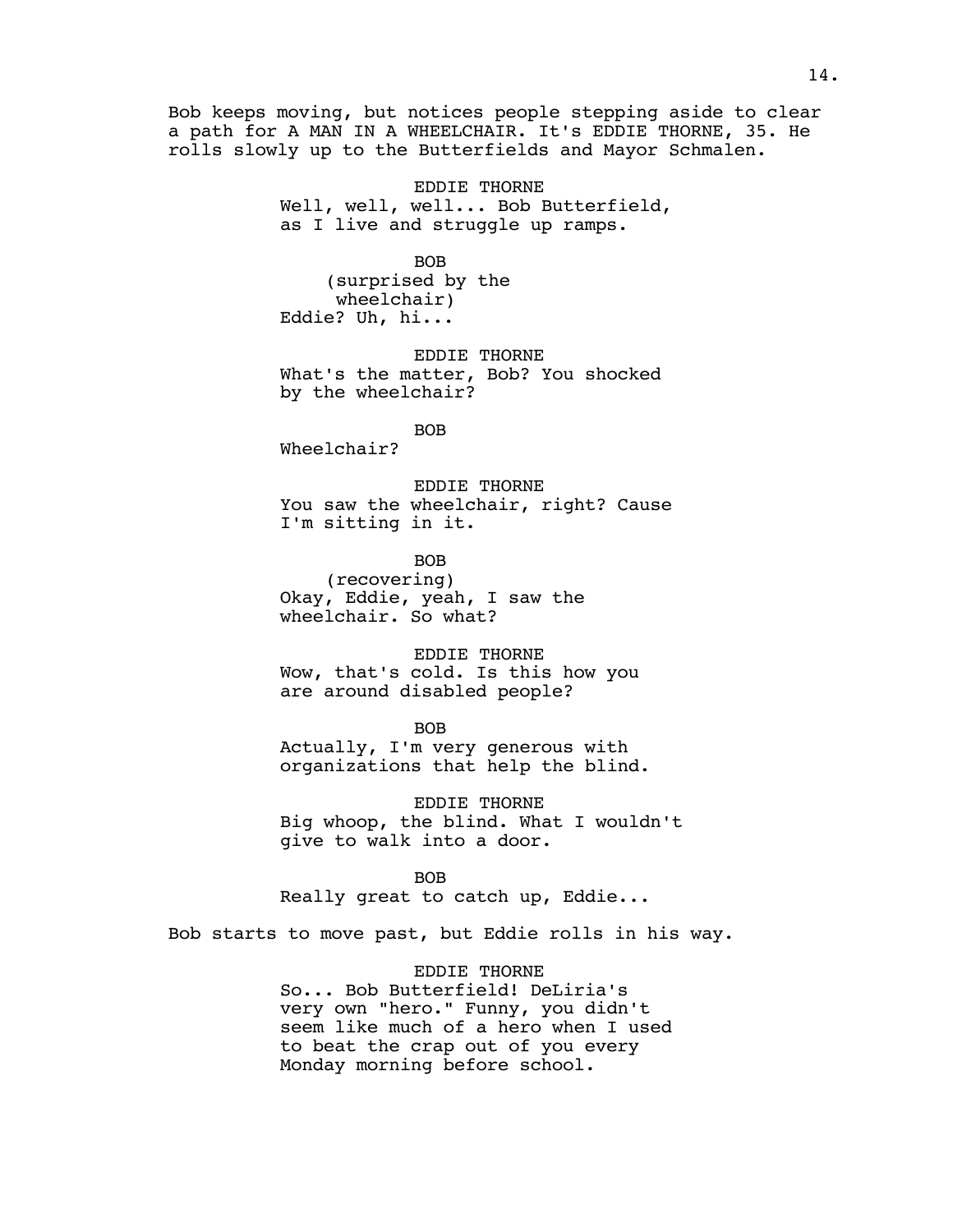BOB You know, as much fun as this has been, my wife and I have got to get back to  $-$ 

#### EDDIE THORNE

Oh, your "wife" and you? Throw THAT in my face! The big man, he's got a wife, two legs and a dick that works, so fucking what? You think that makes you better than me?

BOB

Your dick doesn't work?

#### EDDIE THORNE

It works just fine. Ask your mother.

BOB

Ah, still funny.

## EDDIE THORNE

Did you know I'm on the city council, Bob? Did the esteemed Mayor mention that?

#### MAYOR SCHMALEN

(jumping in) Oh, I sure did, Eddie! I told him. And we're all so proud to have a... disabled city council person working as a... city council person who's disabled... on the city council...

#### EDDIE THORNE

You know, Bob, I'll probably be mayor one day. And not an honorary "pretend" mayor either.

BOB

Well, that's great. I can't think of a city more deserving.

Eddie eyes Bob suspiciously, then,

# EDDIE THORNE

Is that that incredible Butterfield sarcasm that you used to get your ass kicked for?

BOB Yeah, Eddie, it is. But then, things have changed... (pointed) ...haven't they?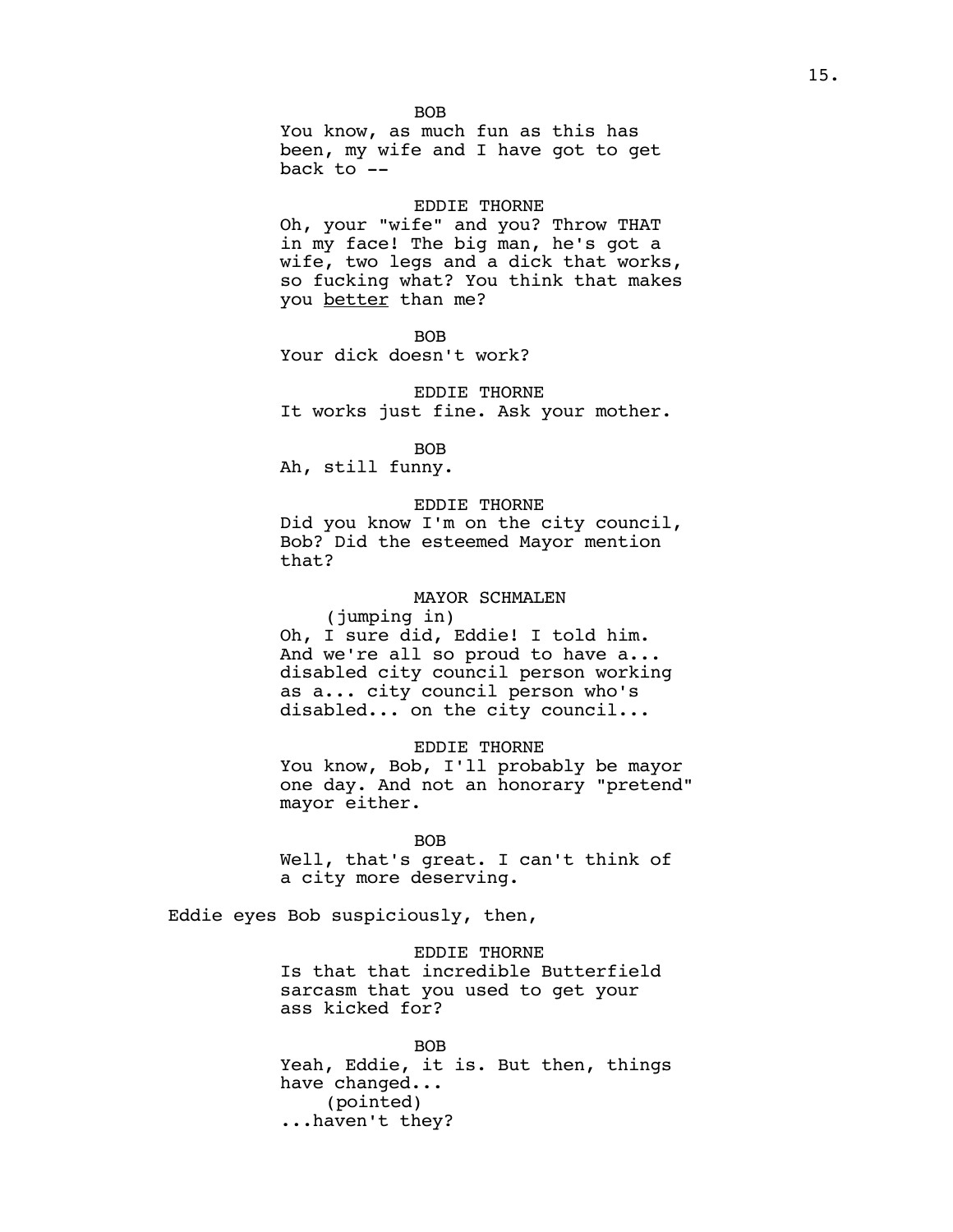# **EXT. DELIRIA HOTEL - THAT NIGHT**

There is something eerie about the weather, something's not right. As we ZOOM TO the lit window of a room, we hear,

> BOB (V.O.) Whooo-hooo, right in that sonofabitch's face! That felt good, Sandy. "But then things have changed, Eddie!" Yeah!

# **INT. BOB AND SANDY'S HOTEL ROOM - SAME TIME**

Bob is dancing in his underwear, toothbrush in hand, while Sandy's reading a brochure in bed.

> BOB Come on, Sandy. Who the man?

> > **SANDY**

(re: brochure) Did you know DeLiria has an amusement park?

BOB HAD an amusement park.

He goes back to brushing his teeth.

**SANDY** Says here they're reopening it.

BOB Does it say why they closed it?

**SANDY** 

(looking) No.

BOB

Opening day, Rocketship-to-Mars. There was a power surge and it blasted up and out of the park, along with the winner of the DeLiria Spelling Bee. Interestingly, it crashed into Mars Dry Cleaning.

**SANDY** 

Oh dear... (then) Well, I still think this town is charming.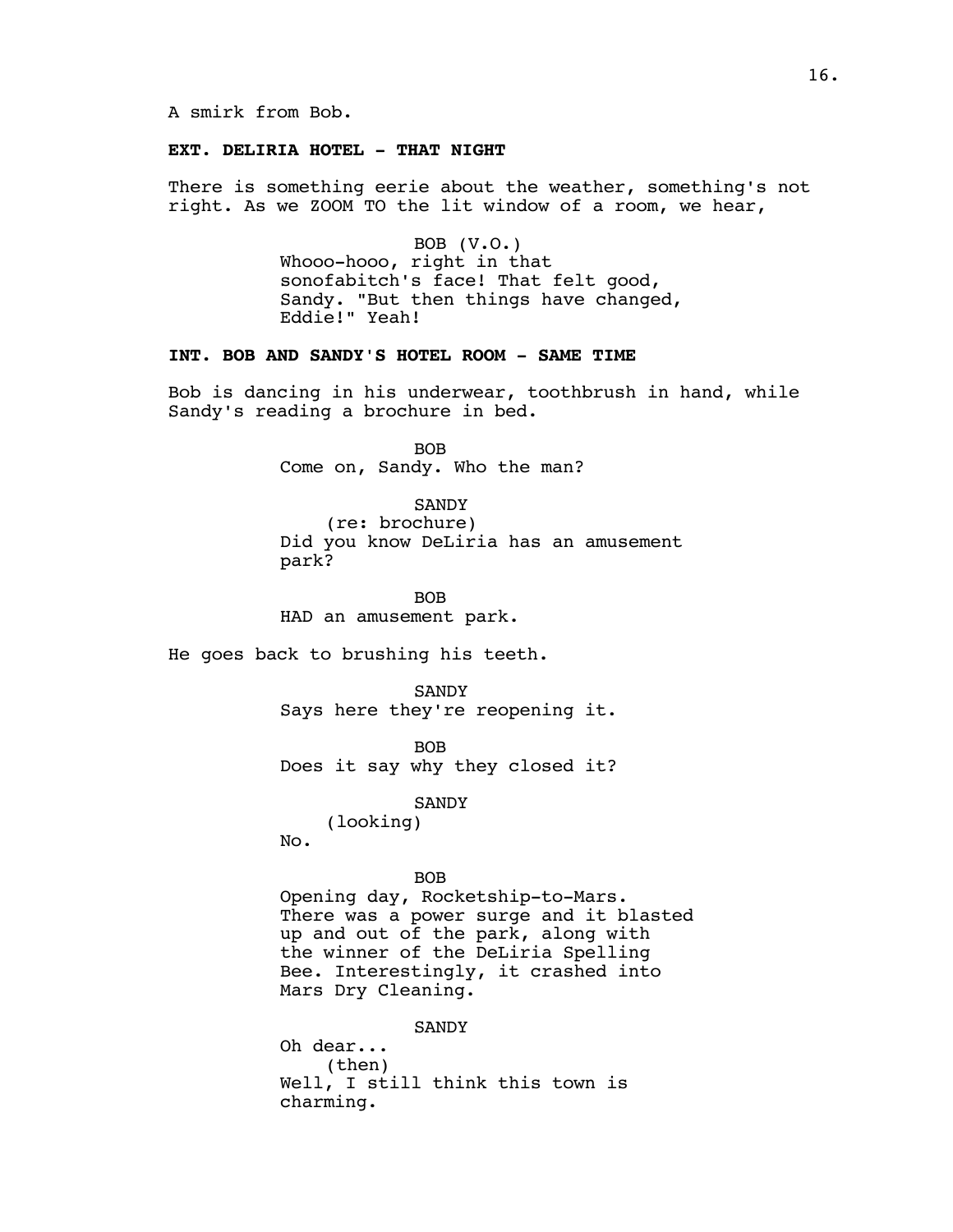BOB (toothbrush in mouth) I don't even know you.

SUDDENLY there's a LOUD *BOOM* OUTSIDE! The WALLS VIBRATE VIOLENTLY... GETTING WORSE AND WORSE until... *SBLOTCH SCREEEEEECH! And then it's gone. Bob and Sandy look at each other.* 

**SANDY** 

What was that?

Bob shakes his head.

#### **EXT. DELIRIA HOTEL - MOMENTS LATER**

A few CARS ARE STREWN willy-nilly. Lights are coming on, PEOPLE ARE GATHERING in the street. Bob and Sandy exit the hotel along with some OTHER GUESTS, people in pajamas, etc. MUCH HUBBUB.

**SANDY** 

Oh my...

She's looking at a CAR upside down in the street, as we hear a COP'S SIREN BLURT ONCE OR TWICE. From around a corner, a SHERIFF'S CAR rolls to the front of the hotel, stops. SHERIFF LUNGREN NORTE, 45, gets out.

> SHERIFF NORTE You folks okay? Anyone hurt?

Everyone AD-LIBS they're okay.

BOB What happened? What was that?

SHERIFF NORTE Well, as far as I can tell... (noticing) Oh, Pastor Gaddy?

Everyone turns and sees Pastor Gaddy, who has just come out of the hotel in a robe.

PASTOR GADDY

Sheriff...

A YOUNG WOMAN comes out, robed as well, stands beside him. Everyone looks at her, then at Pastor Gaddy. Pastor Gaddy subtly heel-n-toes himself away from her and then smiles. Everyone quickly looks away.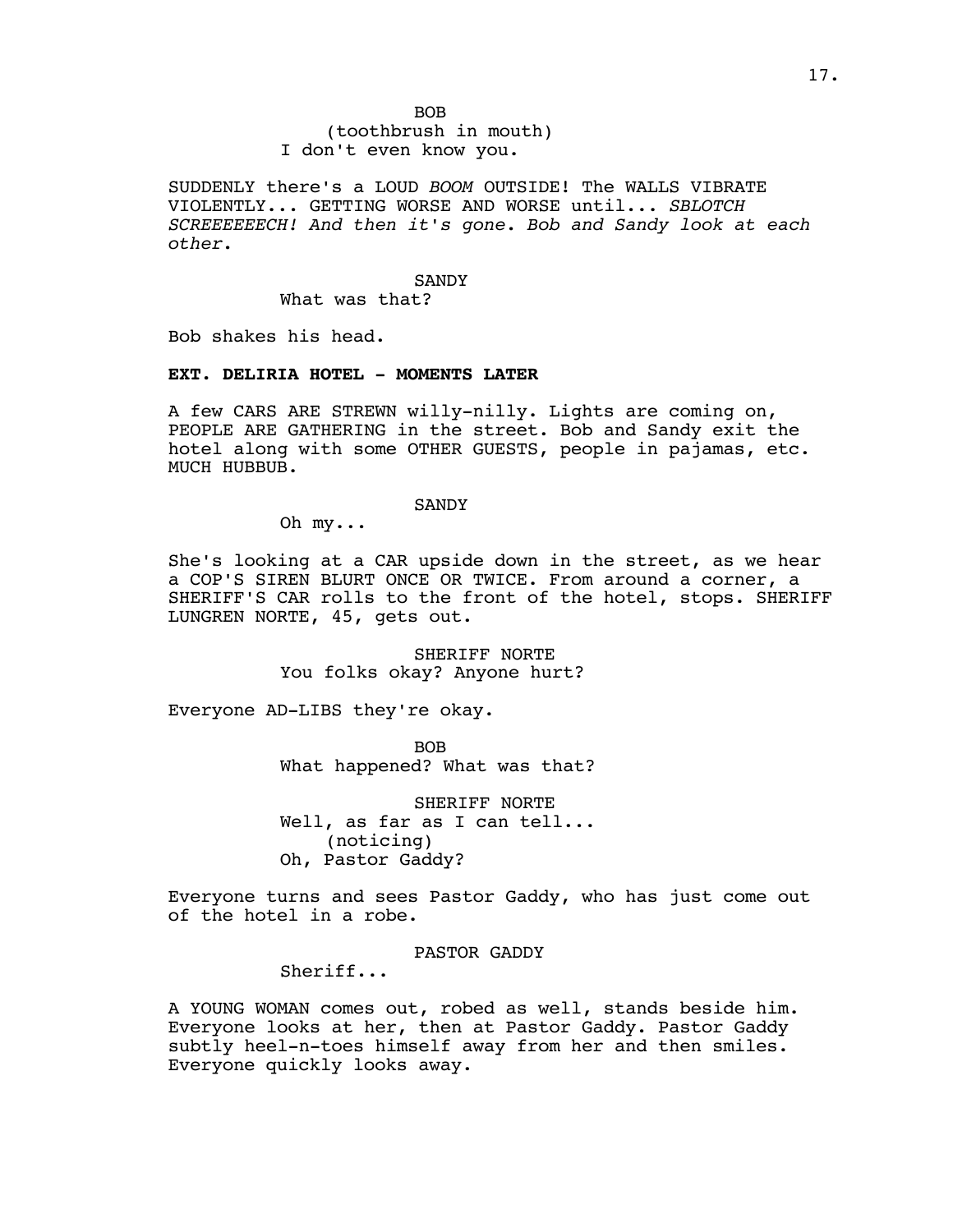# SHERIFF NORTE

Anyhoo... apparently we had a twister come right smack through the middle of town. Right down the middle of Main Street. And I understand the trailer park west of town was decimated.

#### PASTOR GADDY

Well then, God has clearly spoken as homosexuals were living in that den of inequity. That odious confluence of impropriety!

#### SHERIFF NORTE

Uh, Pastor...

PASTOR GADDY Just a second, Lungren. You know, the Bible tells us --

### SHERIFF NORTE

Pastor?

PASTOR GADDY Hold on, Sheriff. The Bible tells us, "Thou shalt not lie with mankind, as with woman!" It is an abomination of God's --

SHERIFF NORTE Pastor, your church was completely wiped out.

A beat. Pastor Gaddy, shocked, thinks, thinks. Then,

PASTOR GADDY THIS is the work of Satan! Satan has attacked the house of God!

The CAR RADIO SQUAWKS for Sheriff Norte. He slips back into the cruiser to answer it. Ernest, the "car attendant" from earlier, approaches as though nothing is out of the ordinary.

> ERNEST (announcing) Hey, folks, you'll be happy to know that the DeLiria Hotel is now offering cash-only curbside checkout!

The Sheriff gets back out of the patrol car.

ERNEST (CONT'D) (sees Sheriff) Oop... gotta go.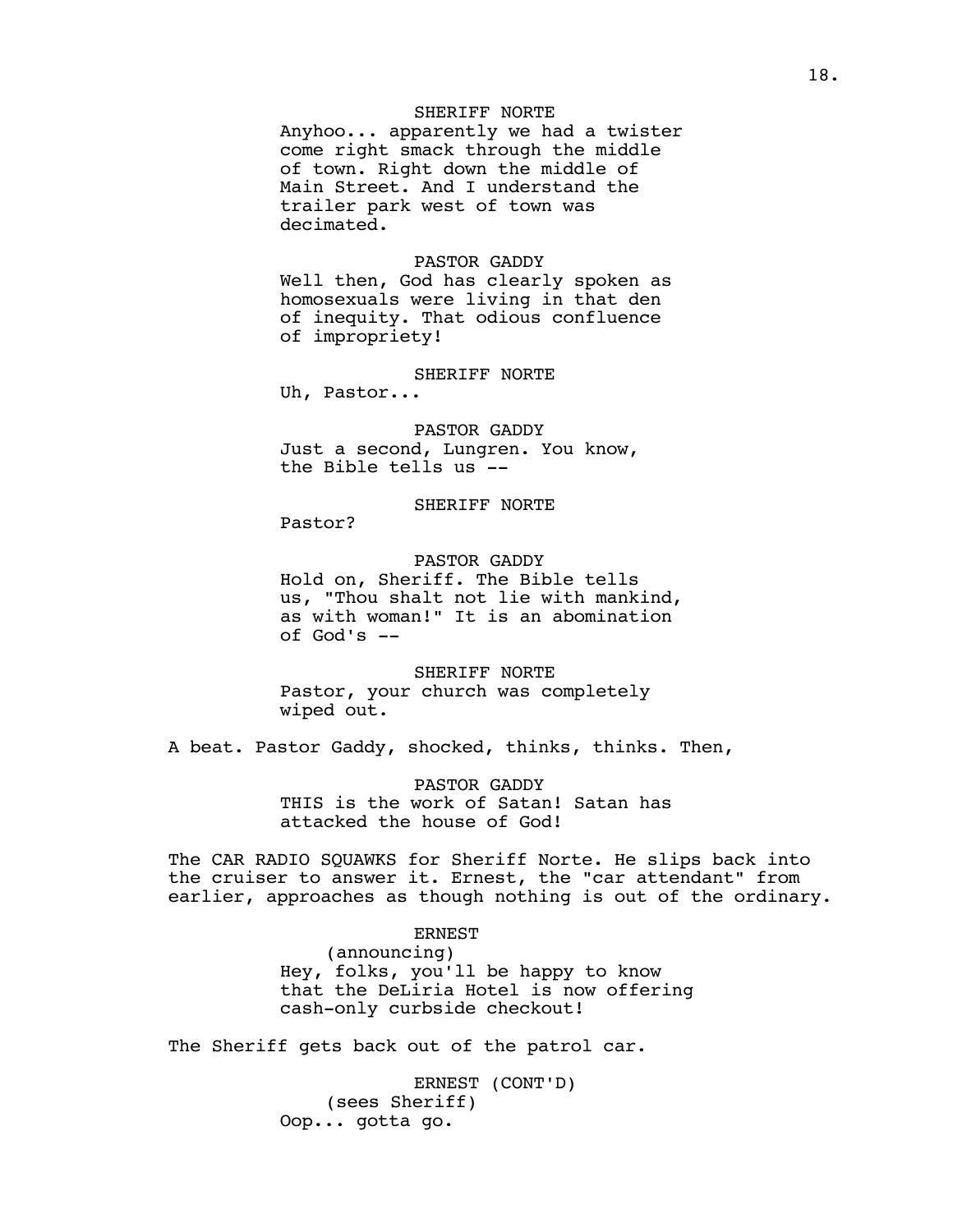Ernest hightails out of there. Sheriff Norte has received troubling news, rubs his chin and approaches Bob.

> SHERIFF NORTE Listen, Bob, since you're the acting mayor...

> > BOB

Actually, I'm the "honorary" mayor.

#### SHERIFF NORTE

Right. Anyway, I just got a report that Mayor Schmalen was out walking his dog, Boyle, when the twister hit...

BOB

I'm sorry, what's a dog boil?

### SHERIFF NORTE

His dog's name is Boyle. Anyway, he's disappeared. So, what'd you want to do?

SANDY Oh, that poor sweet man.

# SHERIFF NORTE

Yeah. So... what'd you wanna do, Bob? I mean, as acting mayor.

BOB

Honorary mayor. Look, don't you have a vice mayor? A deputy mayor?

## SHERIFF NORTE

(winces) Actually... Deputy Mayor Ula Watts never returned from a spelunking trip back in April.

#### SANDY

Spelunking?

#### SHERIFF NORTE

(nods) She went spelunking with Councilman Thorne.

#### SANDY

Isn't that where you climb around in caves?

SHERIFF NORTE

Is it?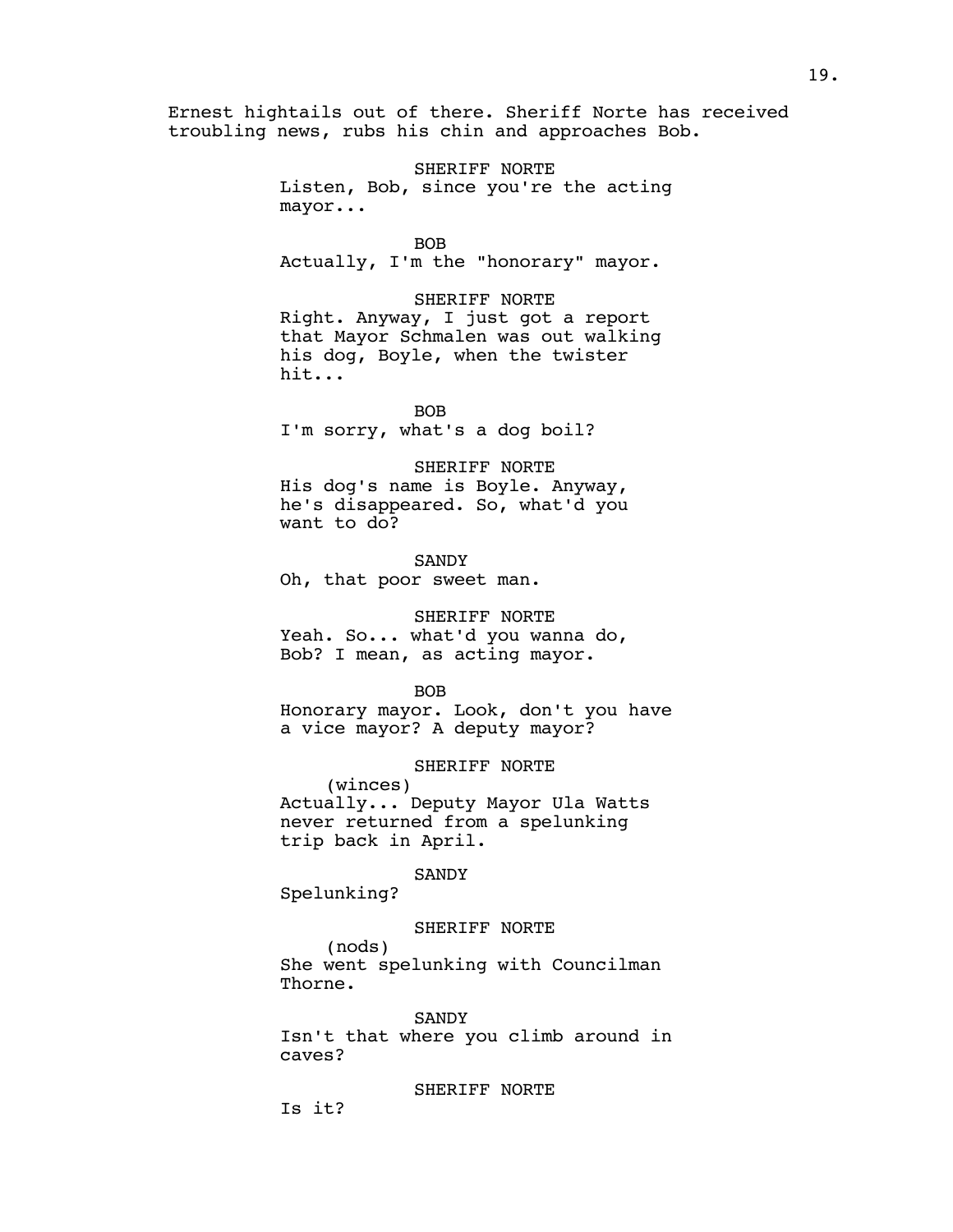BOB You investigated her disappearance, right? SHERIFF NORTE You bet, no stone unturned. BOB

So, how does a guy in a wheelchair go spelunking?

SHERIFF NORTE (stumped) Well, hummph... (then) So what do you want to do, as acting mayor?

BOB Honorary mayor. (then) Sandy? Help me out here. Tell him I'm not really a mayor, and we're leaving in the morning.

SANDY (smiles sympathetically) Gee, Bob, it seems pretty clear... your city needs you.

Off Bob's Thanks-for-nothing look,

FADE OUT.

**END OF ACT TWO**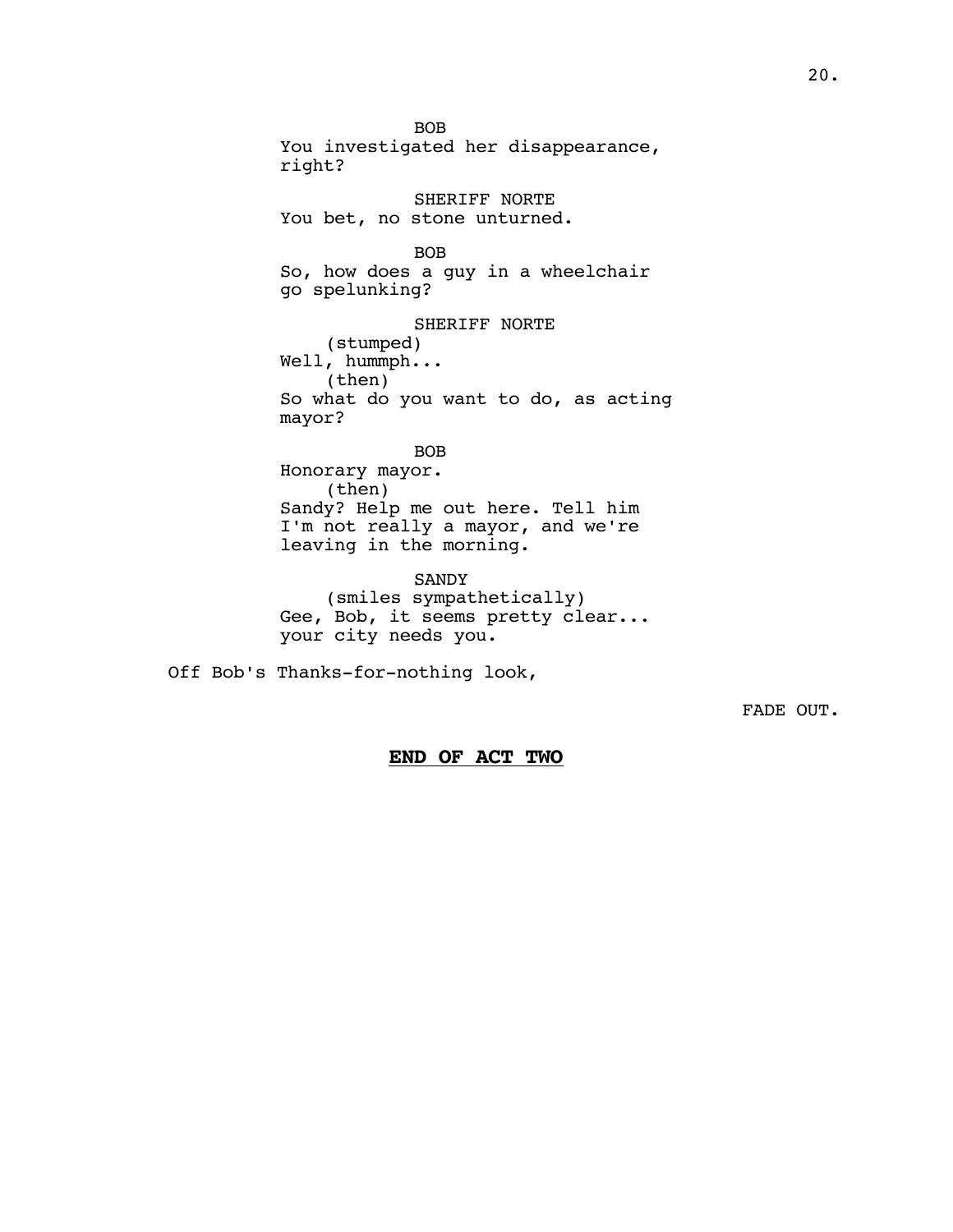**FADE IN:**

#### **EXT. DELIRIA CITY HALL - NEXT MORNING**

Establish. Still debris in the streets.

BOB (V.O.) So, here I am... honorary "acting" mayor of a town I loath.

# **INT. CITY HALL CORRIDOR - SAME TIME**

Bob is walking down the corridor with BENNY SAVAGE, 25, small, impatient, judgmental. Benny is handing paperwork to Bob as they walk.

BOB (V.O.)

That guy there, the one who looks kind of like a nervous rodent, he's Benny Savage. The mayor's assistant.

BENNY

(re paperwork) ...high school cafeteria, badly damaged, their pool's high dive missing. Suspicious, they asked for a new one last week...

BOB Right, and Mayor Schmalen? Any word?

BENNY (checks his iPhone) Sheriff Norte is having his people check the neighboring counties. The trees, the shrubbery... nothing so far.

Bob's PHONE RINGS. He stops to answer, Benny waits.

BOB (to phone) Morning, Sand...

SANDY'S VOICE Why didn't you wake me?

BOB You looked so peaceful, I thought I'd let you sleep.

Benny SIGHS LOUDLY, irritated. Bob turns the other way.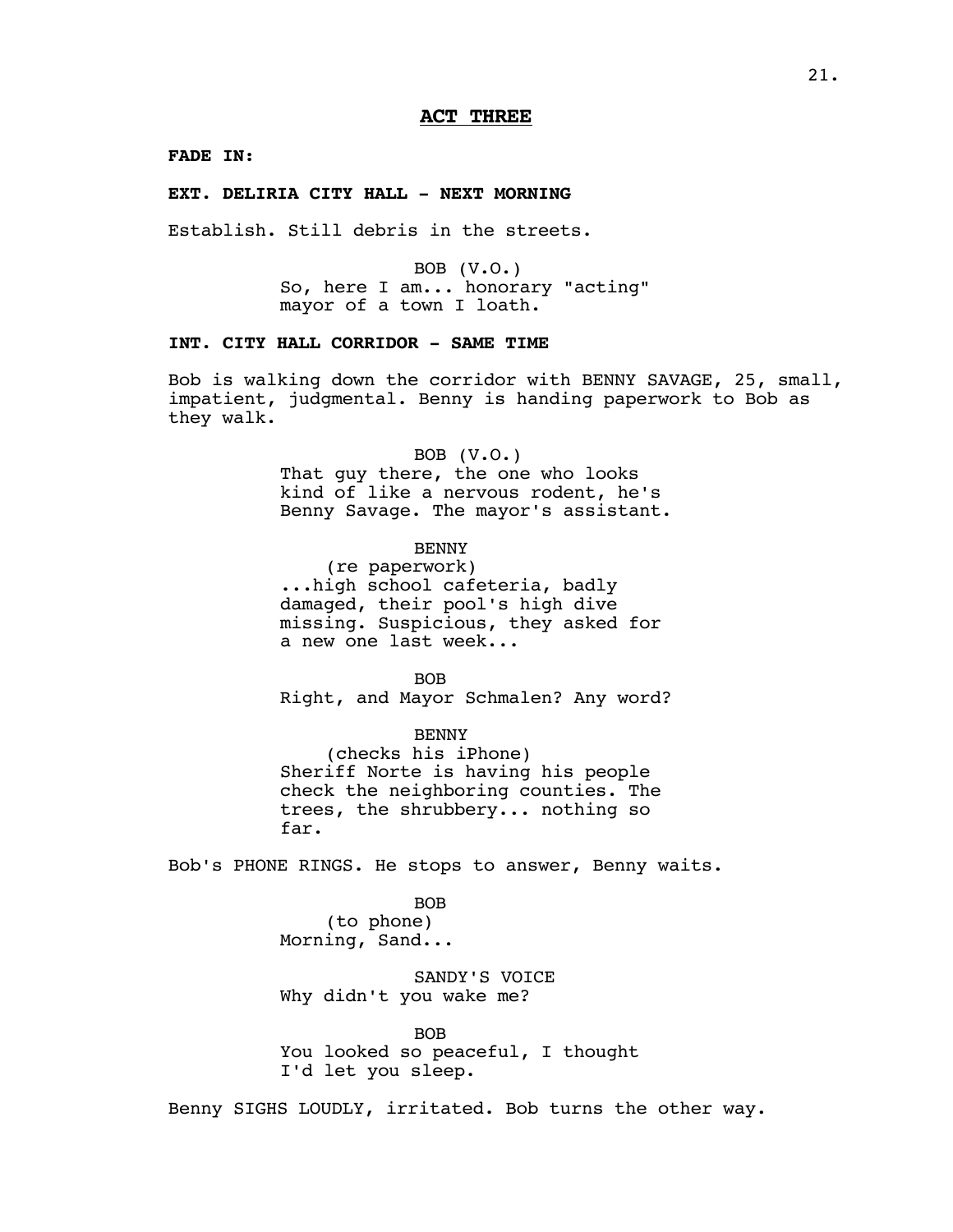BOB (CONT'D) Besides, you really haven't been that much help.

SANDY'S VOICE

Ha, ha.

Benny clears his throat.

BOB

I'd better go. I'm being summoned.

He hangs up.

BENNY

Where were we?

BOB

We were walking and you were handing me meaningless pieces of paper.

BENNY

Right.

They start walking

BENNY (CONT'D)

(more paperwork) The Baptist church on First Avenue, uh, Lesko Feed & Grain over on the other First Avenue, the Diamond Hole Trailer Park out on Highway 16... all tragically destroyed...

As they continue down the corridor,

#### **EXT. DELIRIA PARK - SAME TIME**

Sandy sits on a park bench with a TO-GO COFFEE and a MUFFIN, enjoying the park's relative tranquility... as, behind her, CITY WORKERS pick up debris. TWO KIDS run past her, playing Frisbee, one throws it to the other. A BUTTERFLY lands on the bench near her. She smiles and enjoys her muffin while, unseen by her, the kid racing for the Frisbee smacks into a tree and falls over, unconscious.

## **INT. MAYOR'S OFFICE - SAME TIME**

Benny shows Bob into the mayor's office. Wood, a cowboy painting, wagon wheel, a steer's skull. A professional looking woman, LOZELLA INSKEEP, 45, sitting in front of the desk, STANDS when they enter and extends her hand to Bob.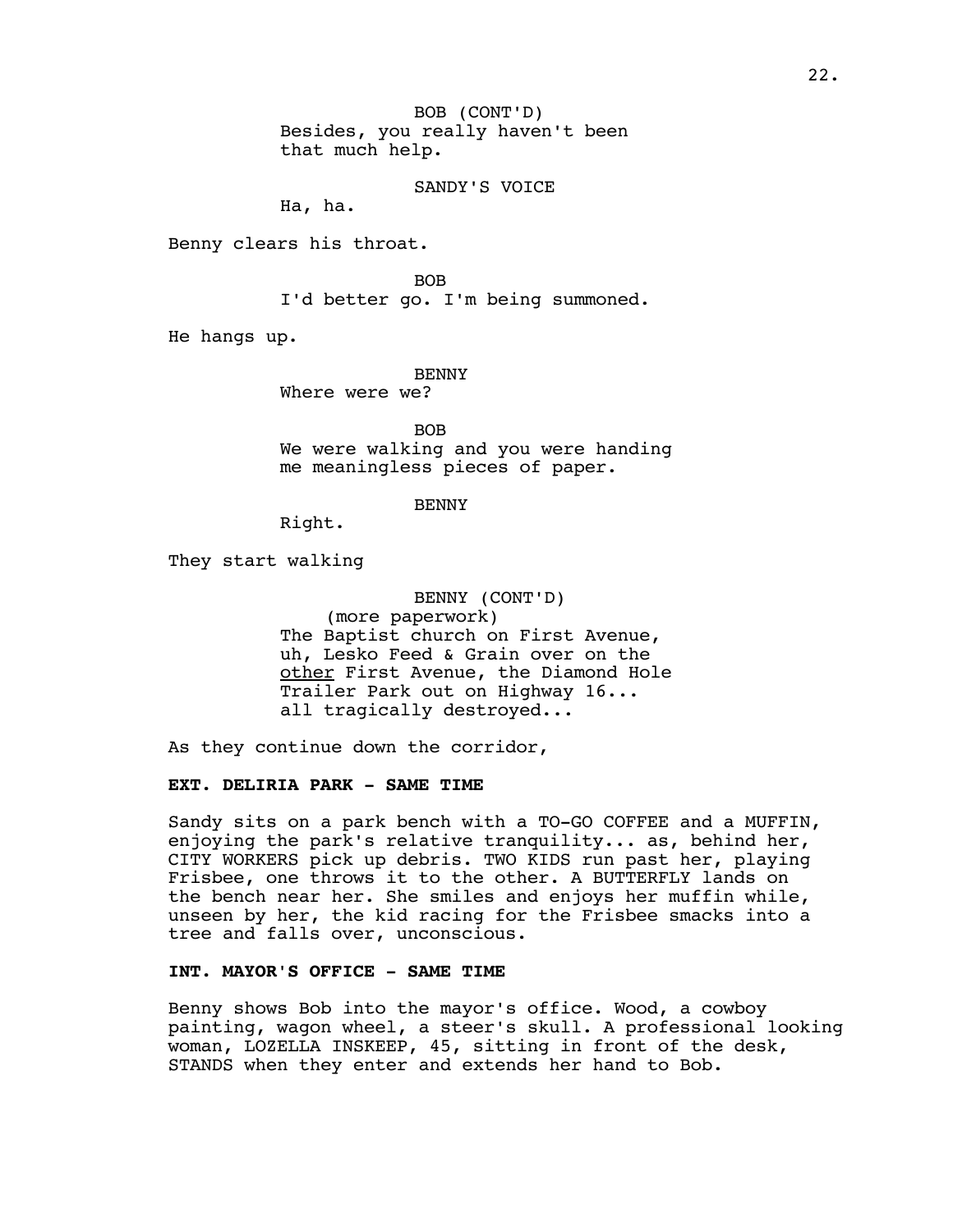LOZELLA Bob Butterfield, Lozella Inskeep. A pleasure to finally meet you.

BOB (shaking her hand) Uh, hi...

BENNY (announcing) City Councilwoman Victoria Plefka!

BOB (confused) Benny, I have no idea what that means.

Then an ATTRACTIVE WOMAN ENTERS, 35, large breasts, wet lips. Bob recognizes her, as she extends her hand.

BOB (CONT'D)

Vicky?

BENNY You know each other?

They shake hands.

VICTORIA

Bob and I "dated" back in high school.

BOB Vicky. You're different. Now.

VICTORIA

Well, Bob, I married a wealthy man who enjoys large breasts, small noses and punishment.

BOB (uncomfortable) Uh-huh. And... you're a city councilman. Woman.

VICTORIA

(with a smile) It gets me out of the house. Myron's ventilator is like the drone of death.

BOB Sounds like you've got it all. (to Benny) And Eddie Thorne? Isn't he supposed to be here?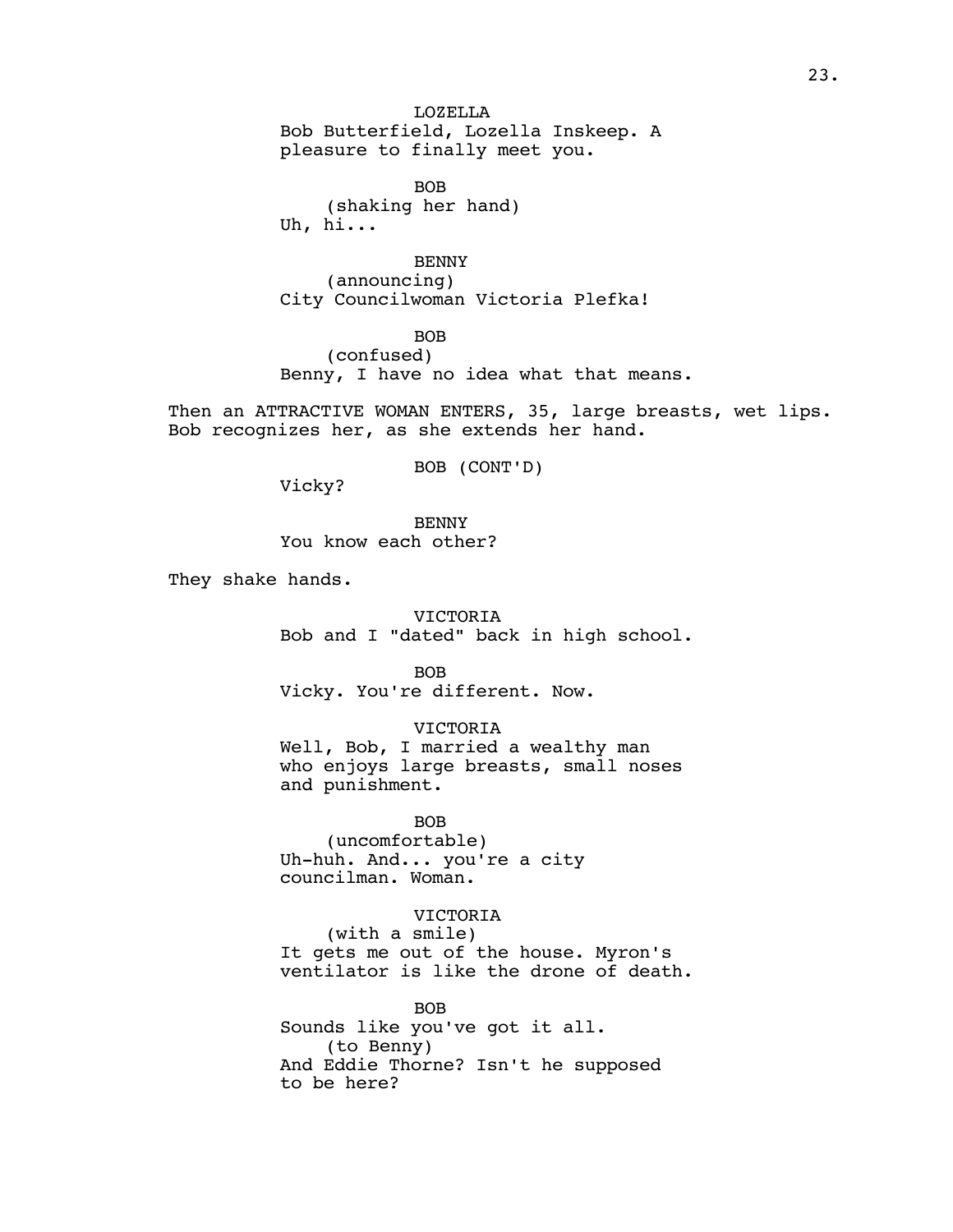BENNY Oh. Uh, he's outside somewhere.

BOB

Outside?

BENNY SAVAGE The building's wheelchair ramp was torn out last night. By the twister.

BOB Really? That's, uh...

(asking) ...terrible?

The others "pretend" that, yes, it is terrible. Then,

#### LOZELLA

So, Bob, what do you wanna do about the destruction of our wonderful and spirited city, and the important government work that we must do for the hard working and good and honest people of DeLiria?

BENNY

Lozella, the recorder's off. (to Bob) So? What do you want to do?

BOB

Oh. Well, I don't know, has anyone contacted FEMA? See if you can get Federal assistance?

#### LOZELLA

Uh-huh, uh-huh, and which particular aspect of Federal assistance do you think would help us the most, Bob?

BOB (studies her a momoment) Financial?

LOZELLA

(writes it down) Ah, good, good.

#### VICTORIA

Actually, Bob... (a challenge) ...we tried that two summers ago when it got super hot out, and all the lawns were dying. FEMA wasn't receptive.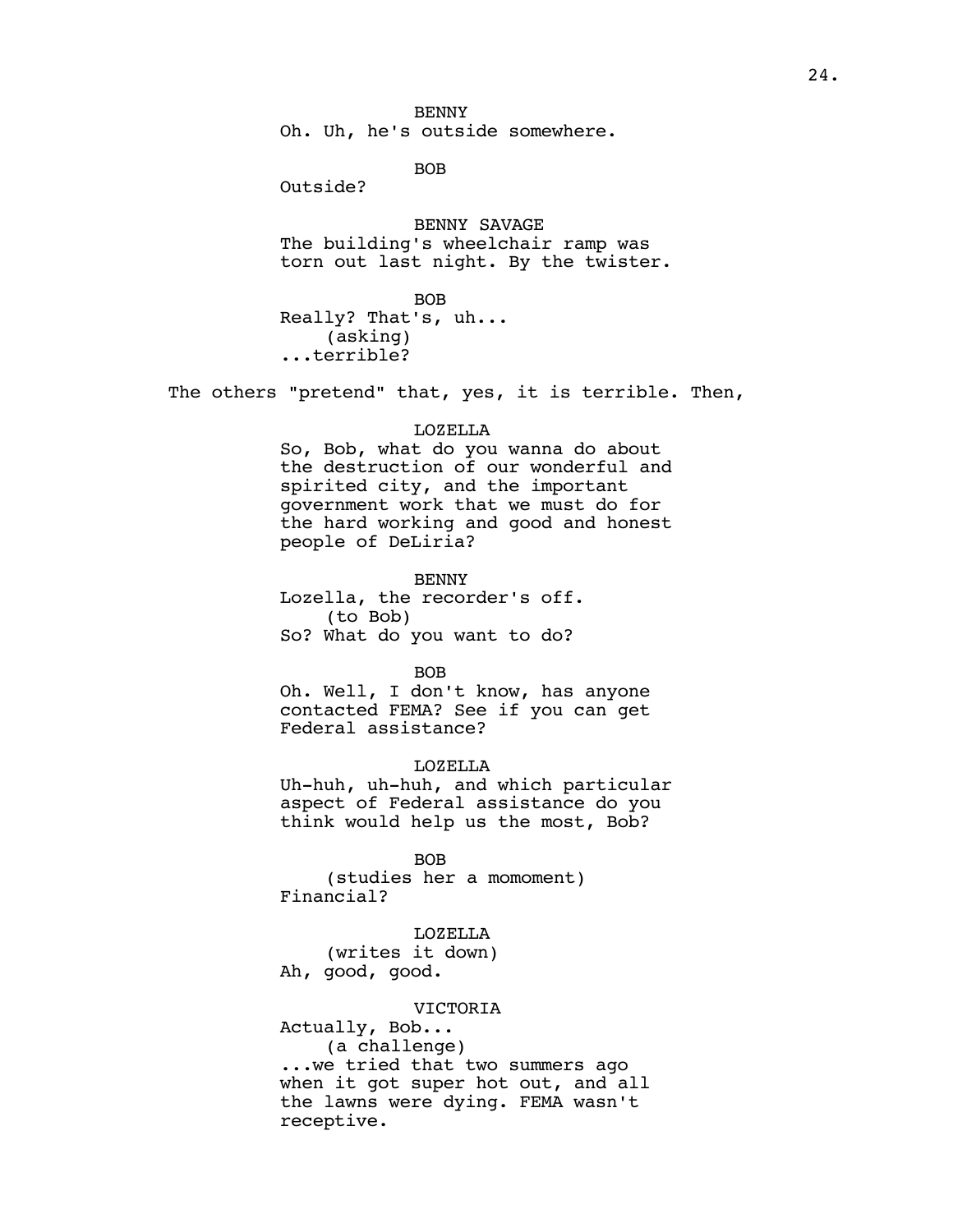BOB (steady) Well, I think maybe you should try again.

A tense moment, Victoria studies him. She likes his... firmness.

> VICTORIA (a slow smile) Maybe we should try again.

> > BOB

(nods) Yes... with FEMA.

Bob knows what she's getting at, has no intention of "trying again" with Victoria, but he is starting to like his newfound authority.

#### **EXT. DELIRIA CITY HALL ENTRY STEPS - SAME TIME**

PEOPLE are coming and going, trying hard to ignore Eddie Thorne, in his wheelchair, halfway up the steps, clinging to the hand-railing, gritted teeth, straining to pull himself up another step. He stops to breath and notices a SMALL HEAVYSET KID nearby, watching him.

> EDDIE THORNE That's right, kid, stand there with your fat thumb up your ass! How 'bout a little help here, huh!

The kid is apparently sensitive and starts tearing up. Eddie shakes his head and turns back to soldier on.

#### **EXT. TUNLAW STREET - SAME TIME**

Sandy strolls along the shops. Many were untouched by the twister, others weren't so lucky. Here and there, STORE OWNERS OR EMPLOYEES are out sweeping up BROKEN GLASS, BROKEN STOCK, etc. On the sidewalk, we see a BROKEN VASE WITH FLOWERS. A STORE OWNER sweeps all of it into a DUST PAN, and stands just as Sandy is passing by. He plucks out a FLOWER and hands it to her.

> SANDY Oh. Thank you. It's beautiful.

She smiles and continues on. What a wonderful town.

### **EXT. WASHINGTON D.C. - DAY**

Establish.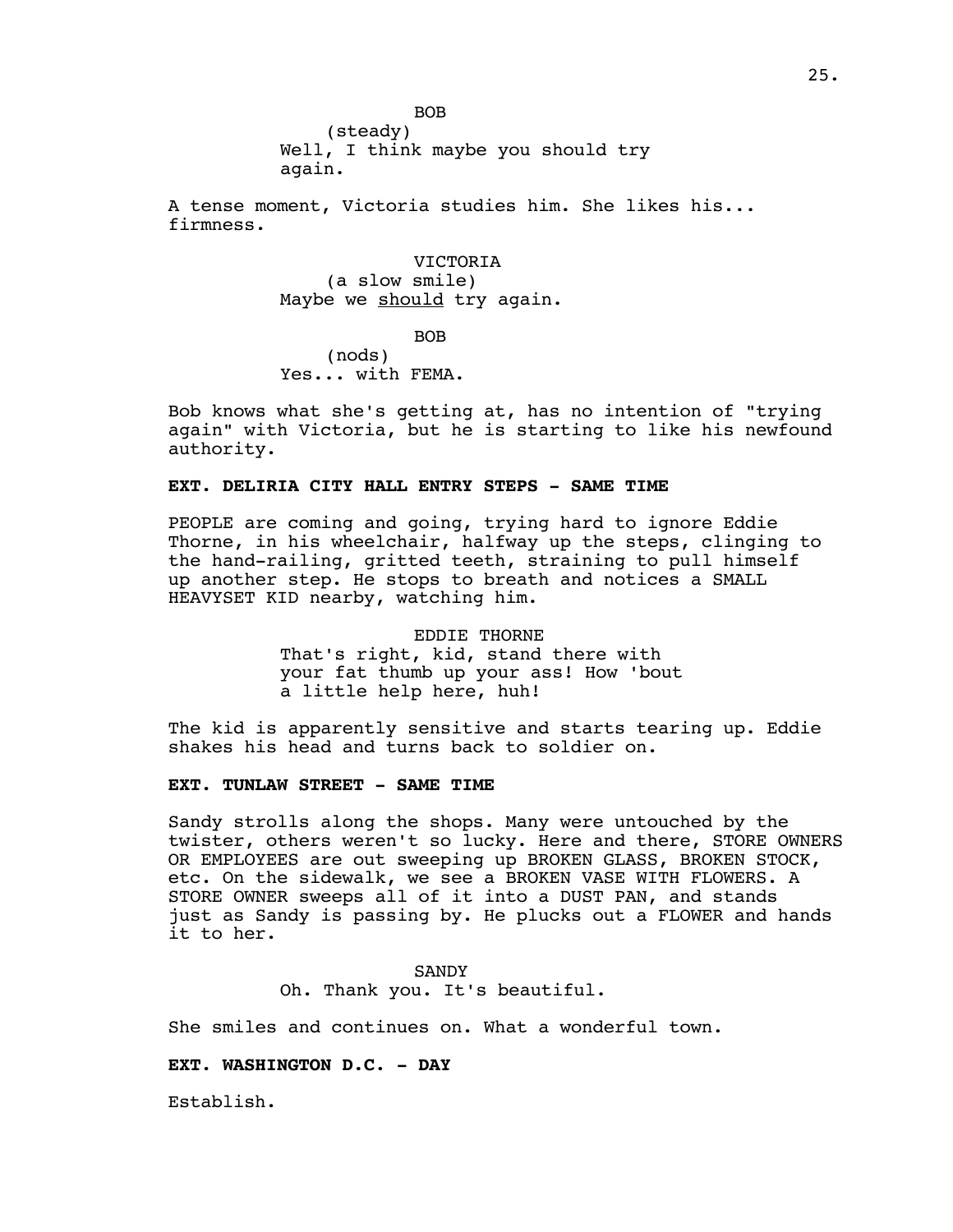FONT: **"Washington, D.C."**

BUREAUCRAT #1 (V.O.) Hey, Lloyd, take a look at this.

# **INT. FEMA OFFICE - SAME TIME**

A stuffy little office in the bowels of a Federal labyrinth, a BUREAUCRAT is staring at his computer screen. His ASSOCIATE appears at the door, looks almost like the same guy, leans against the doorway, eating some cake.

BUREAUCRAT #2

What'd ya got?

#### BUREAUCRAT #1

(re: computer) It's that podunk town up in Minnesota. Now they want assistance for a "twister"...

BUREAUCRAT #2

Unbelievable. These people act like the federal government is here to help them.

BUREAUCRAT #1 Yeah, well fat chance of that. (laughs) Look what I found...

#### **INT. MAYOR'S OFFICE - MOMENTS LATER**

Lozella is looking over a PRINT-OUT, as the others wait.

LOZELLA According to this... when Colonel Tubb applied for a city charter in 1877... the Pigeon River made a loop "south" of DeLiria...

BOB

(takes paperwork) So, we're... Canadian? They're saying DeLiria isn't part of the United States? It's Canadian?

LOZELLA My God, that's un-American.

VICTORIA So, what do we do now, Bob?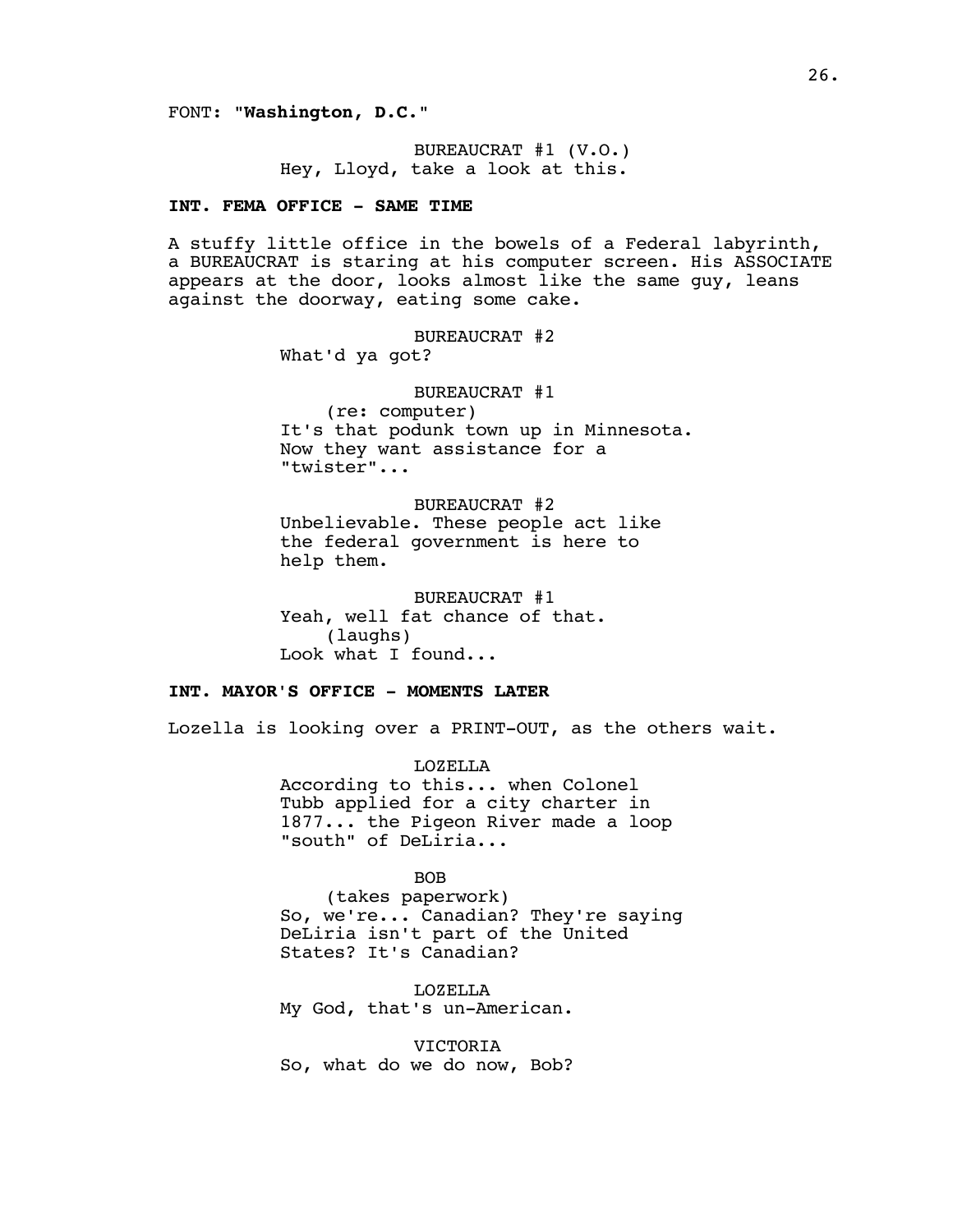BOB Well... why don't we contact the Canadian capital, see if we can get some help from them.

LOZELLA

Great. And just so we're on the same page, the particular Canadian capital you're thinking of is...

BOB

Ottawa.

## LOZELLA

Excellent.

She nods and moves off,

### **EXT. DELIRIA CITY HALL - SAME TIME**

Eddie has nearly made it to the top of the stairs. Still clinging to the handrail, sweating profusely, angry. As he starts up the last step, a BLIND MAN blithely taps his way up the steps and past him. Eddie stops, seething about this.

EDDIE THORNE

(yells) \* Hey, look out!

BLIND MAN (O.C.)

Whaaaah?

As we HEAR the blind man stumble and fall over,

**EXT. OTTAWA, CANADA - LATER**

Establish.

FONT: **"Ottawa, Canada"**

BUREAUCRAT #3 (V.O.) Hey, Pam, look at this!

# **INT. OTTAWA FEDERAL BUILDING - SAME TIME**

A similar set up. BUREAUCRAT who looks much like his U.S. counterparts, eating ICE CREAM at his computer. A WOMAN appears at the opened door, eating LICORICE.

BUREAUCRAT #4

Yeah?

BUREAUCRAT #3 Take a look.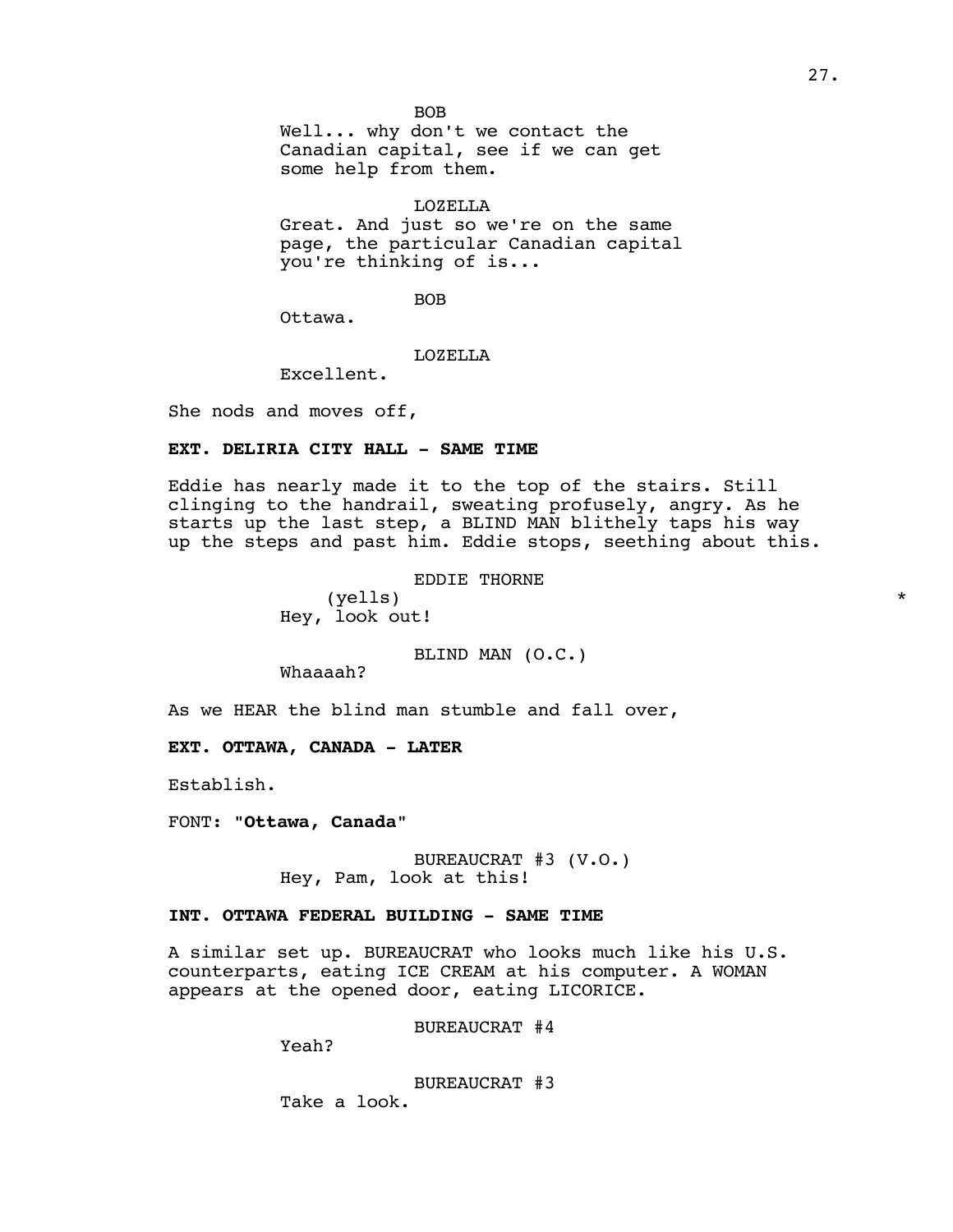BUREAUCRAT #4 (reading) De-liria, Minnesota...

#### BUREAUCRAT #3

(chuckles) Assholes in D.C. think we don't know what they're up to...

BUREAUCRAT #4 (starts typing) Fuuuuuck them...

# **INT. MAYOR'S OFFICE - MOMENTS LATER**

Lozella, again with another PRINT-OUT. More people including Bob, Benny and Vicky are there now.

### LOZELLA

(reading) "...we find no such geographical or topographical matches, historical or otherwise, for the above referenced shift in River Pigeon's path..."

#### VICTORIA

(reads over her shoulder) "...we are therefore denying your claim."

She looks up, stunned, Bob takes the paperwork, looks at it.

BOB

Wow.

VICTORIA

So we, we...

BENNY ...we don't have a, a...

LOZELLA

...a country.

BENNY Which means DeLiria...

BOB DeLiria is a country.

Eddie appears at the doorway, sweating, exhausted, oblivious.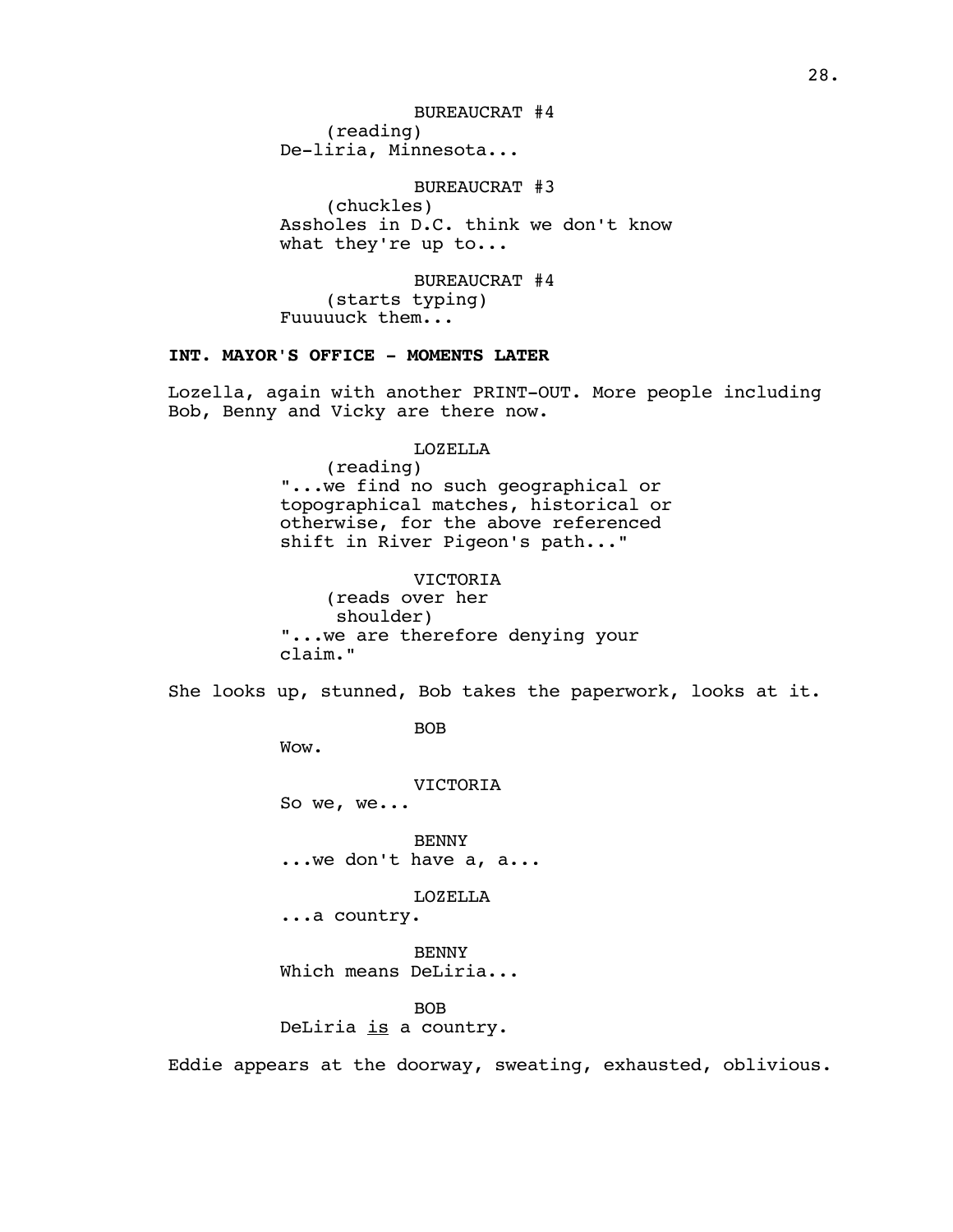EDDIE THORNE Well, there they are, my caring fellow councilpersons. Everyone fakes surprise, ad-lib, "Hey, Eddie!" "Hi, Eddie!" "Gosh, look who's here!" He rolls ominously to them. EDDIE THORNE (CONT'D) Sorry if I'm a little late, but I ran into a colossal lack of human compassion. The others start to AD-LIB how terrible they think that is. EDDIE THORNE (CONT'D) Save it. So, Bob, I thought you were headed back to the big city? BOB Well, I figured I'd stay until they find Mayor Schmalen. EDDIE THORNE (laughs) Schmalen? They're not gonna find Schmalen. So you can go now, 'cause I got this. Bob studies Eddie for a moment, looks at the terrified faces of the others. Then back. BOB Actually, Eddie, I don't mind waiting to see if they find Mayor Schmalen. EDDIE THORNE (firmly) They're not gonna find him. BOB Well, they might. EDDIE THORNE They won't. BOB

Could be they will.

EDDIE THORNE

No. They won't.

It's a stand-off. Vicky, Lozella and Benny are staring at Bob. If Bob leaves, they know that Eddie will take over -- Bob knows it too. And Bob knows he can't let that happen.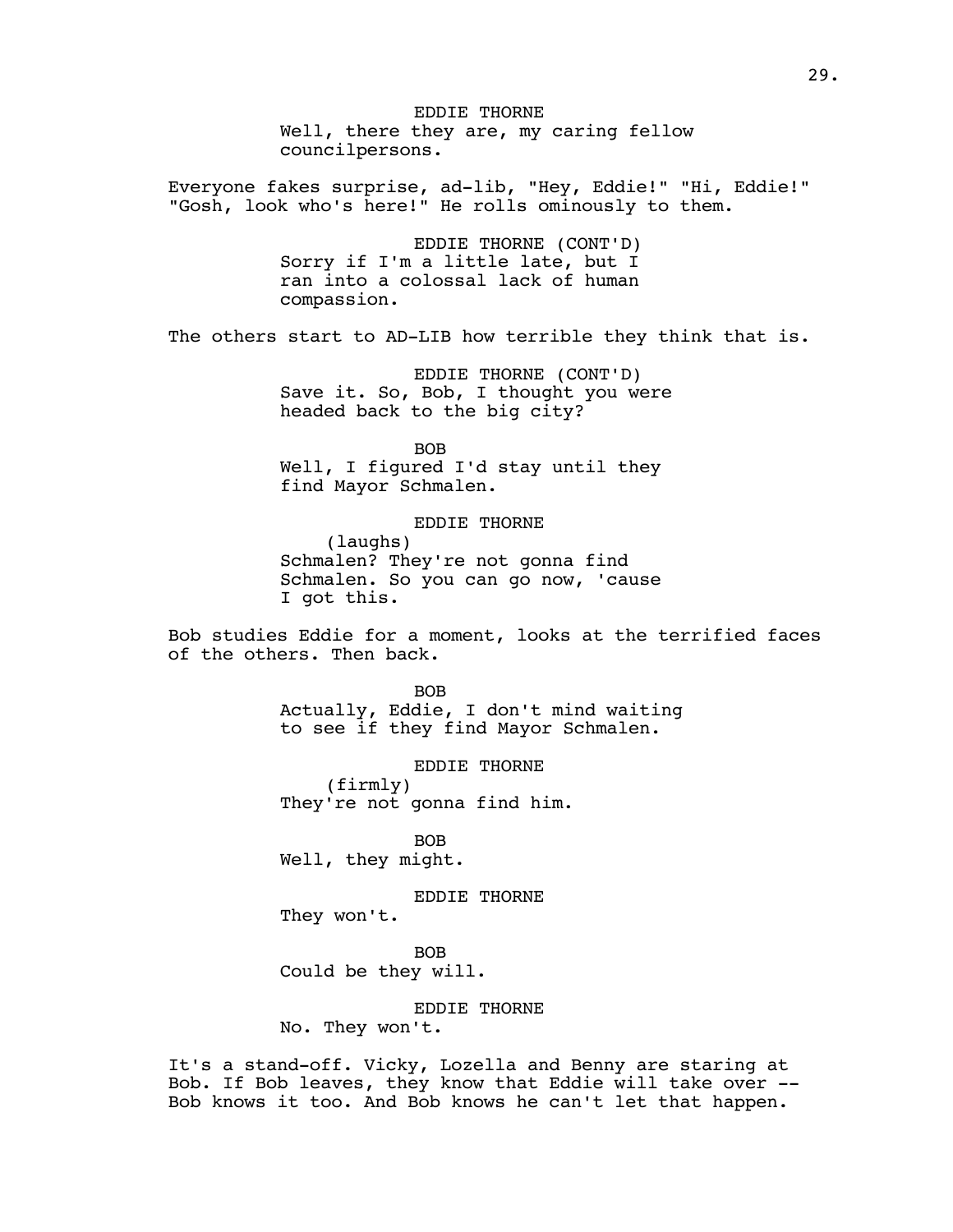BOB No, Eddie, as acting honorary mayor... I'm staying.

The others quietly breathe again. Eddie eye-balls Bob contemptuously.

#### BOB (CONT'D)

(down to business) Now then, Benny -- schedule a cabinet meeting for later today. We'll need to deal with damage assessment and begin to establish national policies. We're also gonna need somebody to let the police and fire departments know --

EDDIE THORNE Wait a minute. Establish national what?

BOB Oh, you didn't hear?

EDDIE THORNE

Hear what?

BOB (with a smile) I'm glad you're sitting down for this, Eddie...

# **EXT. CITY HALL - LATER**

Bob emerges from the building, tired. He looks around "his" city/country, runs a hand through his hair and sits on the top step.

SANDY (O.C.)

Hey!

She's standing at the bottom of the steps, holding a paper bag.

> BOB (smiles)

Hi.

She bounces up the steps, gives him a kiss.

SANDY

Oh, Bob, I met so many nice people, and I found the cutest little pastry shop... I love this town. It's great.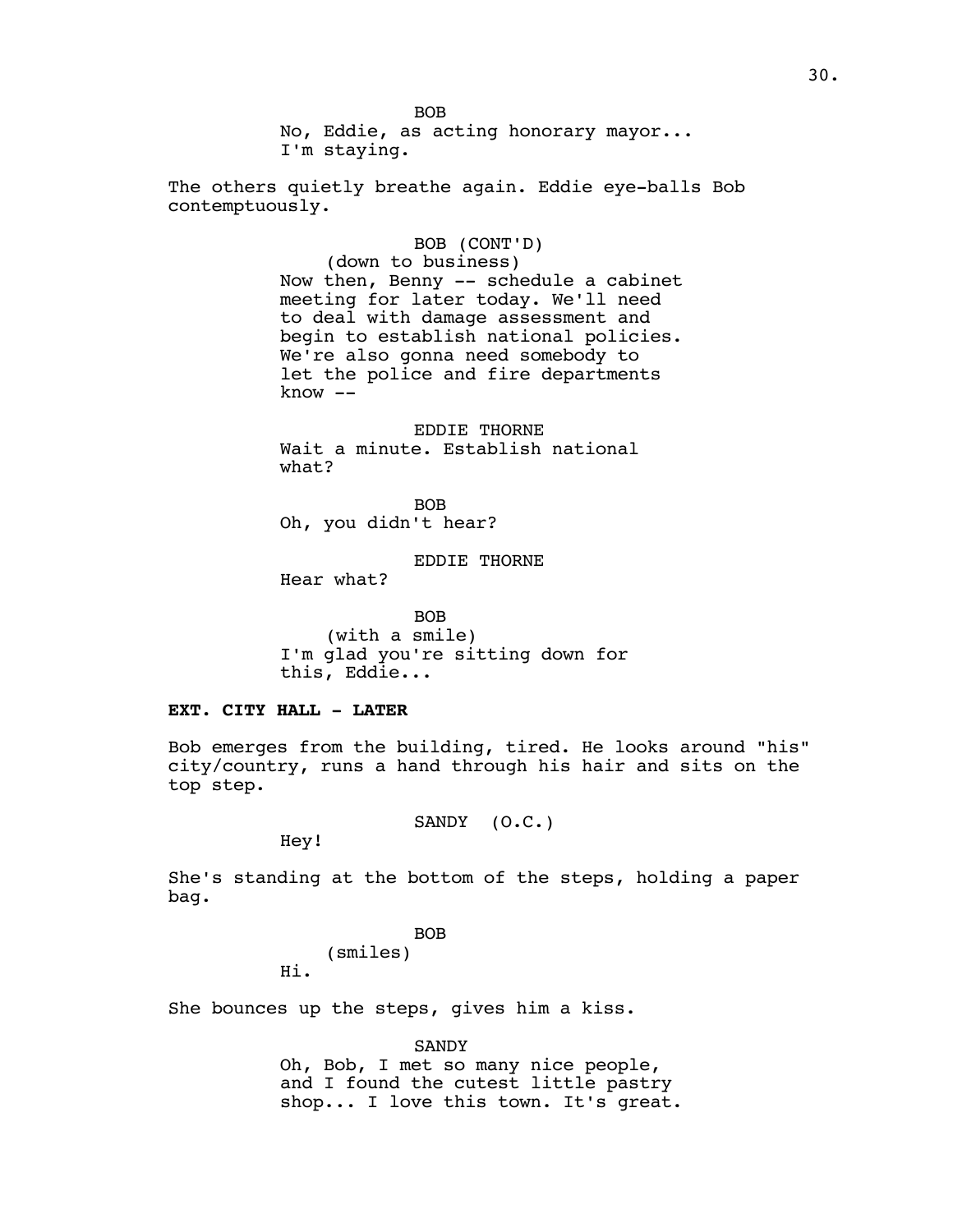BOB Well, you're sadly mistaken, Sandy.

SANDY No, I'm not. I had a nice time.

BOB No, it's not a town.

**SANDY** I got a free flower from a shop owner.

BOB DeLiria is not a town.

SANDY And the people at he pastry shop...

BOB

It's a country.

SANDY They gave me... It's a what?

She sits beside him and, as Bob starts to explain, CAMERA SLOWLY PULLS AWAY to a LONG SHOT of them sitting on the steps of City Hal -- uh, the nation's Capitol Building.

#### BOB (V.O.)

So there you have it. But here's some things you'll need to think about: Where is Mayor Schmalen? Is he dead or just missing? And what's gonna happen when Eddie Thorne gets wind that I'm not the Bob Butterfield I'm pretending to be? And why is this town so fucking strange? All interesting questions, don'tcha think?

CAMERA NOW ZIPS UP, UP... to SWEEP BIRD-LIKE back through the STREETS of DeLiria -- hesitating momentarily to FOCUS ON CHIEF DYING TALL GRASS, drinking tea at a SIDEWALK CAFE,

> BOB (V.O.) (CONT'D) And who the hell is that guy?

CAMERA ZIPS away and OUT OF TOWN, past the ROADSIDE WELCOME SIGN (now with a WORKER painting a BLACK LINE through **"MINNESOTA."** Then UP, UP, UP until we look down on NORTH AMERICA with the red boundary between the U.S. and Canada, where now a SMALL RED CIRCLE APPEARS between them... the nation of DeLIERIA.

# **END OF ACT THREE**